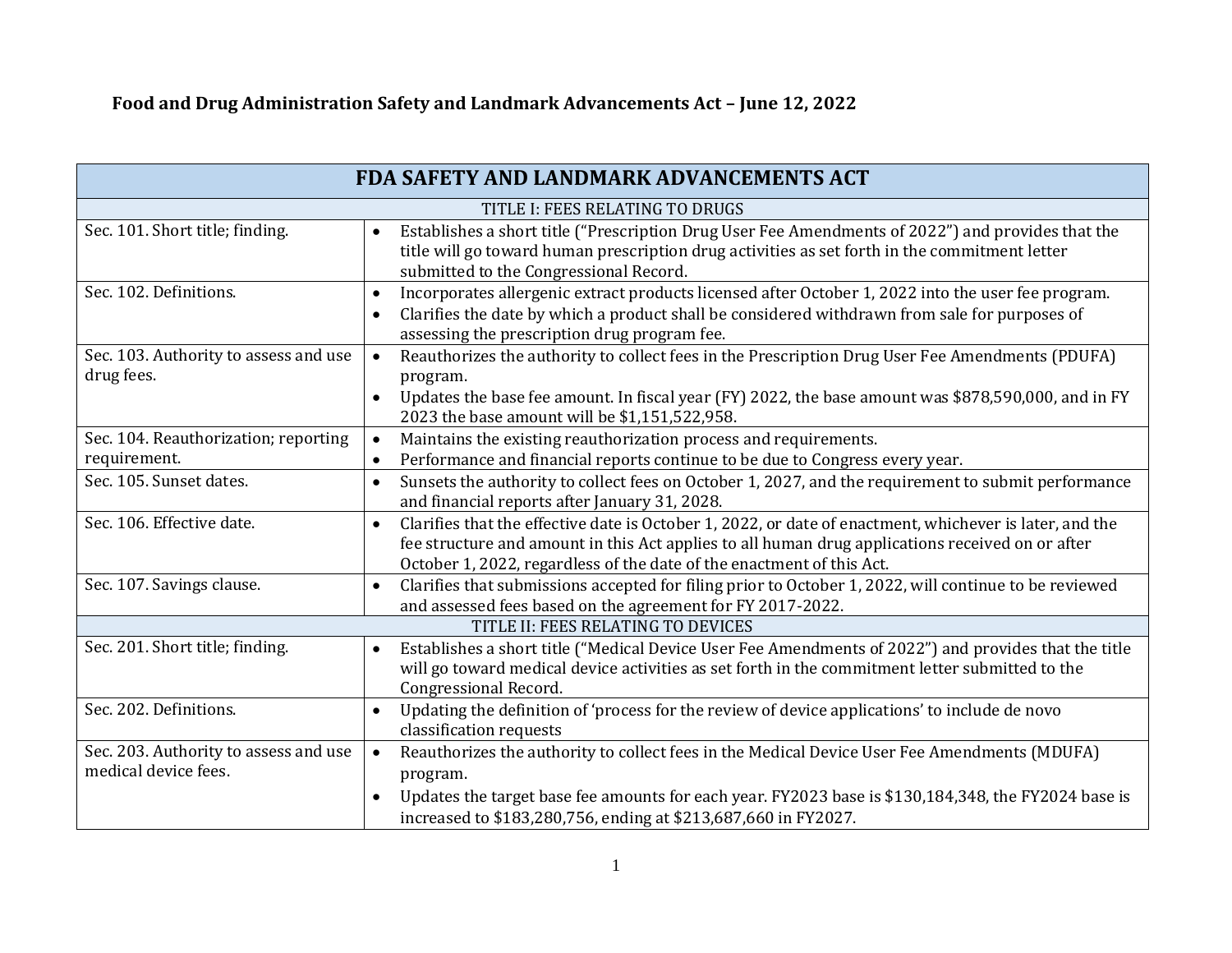|                                      | Modifies the fee for a panel track supplement from a fee equal to 75 of the fee for a premarket<br>application to a fee equal to 80 percent for a premarket application.<br>Modifies the fee for a premarket notification submission from a fee equal to 3.4 percent of the fee for<br>a premarket application to 4.5 percent of the fee for a premarket application.<br>Updates the payment requirement to include de novo classification requests.<br>$\bullet$<br>Updates the total revenue amounts and the fee amounts for premarket applications and<br>establishment registration.<br>Provides for a performance improvement adjustment to increase the base establishment registration<br>fee amounts to reflect changes in the resource needs of FDA in the event of improved review<br>performance, for FY 2025-27.<br>Provides that such performance goals shall be based on data available as of March 31 following the<br>end of each fiscal year.<br>Provides for a hiring adjustment for FY 2025-27, if the number of hires to support the process for the<br>review of device applications falls below certain thresholds.<br>Provides for an operating reserve adjustment for FY 2023-27, that would decrease the base<br>establishment registration fee amounts, if FDA has operating reserves of carryover user fees in<br>excess of a designated amount.<br>Provides that fees may not be assessed for the fiscal year, and FDA is not expected to meet any<br>$\bullet$<br>performance goals, if the amount appropriated for the fiscal year is more than one percent less than<br>\$398,566,000, updated from \$320,825,000. |
|--------------------------------------|---------------------------------------------------------------------------------------------------------------------------------------------------------------------------------------------------------------------------------------------------------------------------------------------------------------------------------------------------------------------------------------------------------------------------------------------------------------------------------------------------------------------------------------------------------------------------------------------------------------------------------------------------------------------------------------------------------------------------------------------------------------------------------------------------------------------------------------------------------------------------------------------------------------------------------------------------------------------------------------------------------------------------------------------------------------------------------------------------------------------------------------------------------------------------------------------------------------------------------------------------------------------------------------------------------------------------------------------------------------------------------------------------------------------------------------------------------------------------------------------------------------------------------------------------------------------------------------------------------------------------------------------------|
|                                      | Updates the authorization of appropriations to include in the revenue amount the performance<br>improvement adjustment, if applicable, and in the amount of reductions the hiring and operating<br>reserve adjustment amounts, if applicable.                                                                                                                                                                                                                                                                                                                                                                                                                                                                                                                                                                                                                                                                                                                                                                                                                                                                                                                                                                                                                                                                                                                                                                                                                                                                                                                                                                                                     |
| Sec. 204. Reauthorization; reporting | Maintains the existing reauthorization process and requirements.<br>$\bullet$                                                                                                                                                                                                                                                                                                                                                                                                                                                                                                                                                                                                                                                                                                                                                                                                                                                                                                                                                                                                                                                                                                                                                                                                                                                                                                                                                                                                                                                                                                                                                                     |
| requirement.                         | Performance and financial reports continue to be due to Congress every year.<br>$\bullet$                                                                                                                                                                                                                                                                                                                                                                                                                                                                                                                                                                                                                                                                                                                                                                                                                                                                                                                                                                                                                                                                                                                                                                                                                                                                                                                                                                                                                                                                                                                                                         |
| Sec. 205. Accreditation programs.    | Clarifies the accreditation scheme for the conformity assessment under which the FDA accredits<br>$\bullet$<br>testing laboratories that meet certain criteria to assess the conformance of devices to certain<br>standards, and the process for secretarial review of such accredited laboratory results.<br>Reauthorizes the program for accreditation of persons for the purpose of reviewing reports<br>$\bullet$<br>submitted under section 510(k) and making recommendations to the FDA regarding the initial<br>classification of devices under section $513(f)(1)$ , until 2027.                                                                                                                                                                                                                                                                                                                                                                                                                                                                                                                                                                                                                                                                                                                                                                                                                                                                                                                                                                                                                                                          |
| Sec. 206. Sunset dates.              | Sunsets the authority to collect fees on October 1, 2027, and the requirement to submit performance<br>$\bullet$<br>and financial reports after January 31, 2028.                                                                                                                                                                                                                                                                                                                                                                                                                                                                                                                                                                                                                                                                                                                                                                                                                                                                                                                                                                                                                                                                                                                                                                                                                                                                                                                                                                                                                                                                                 |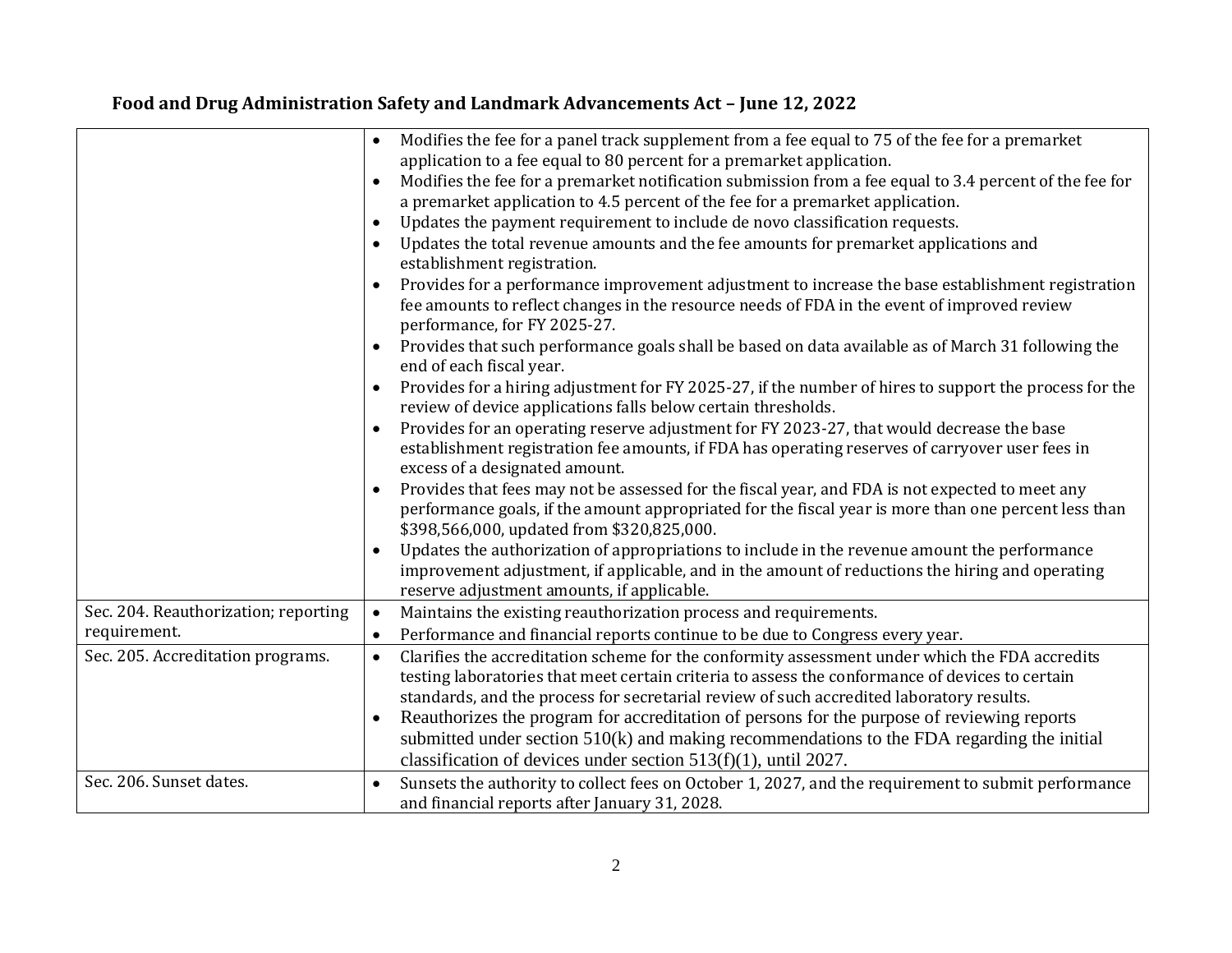| Sec. 207. Effective date.             | Clarifies that the effective date is October 1, 2022, or date of enactment, whichever is later, and the<br>fee structure and amount in this Act applies to all human device applications received on or after                                                                                                                                  |
|---------------------------------------|------------------------------------------------------------------------------------------------------------------------------------------------------------------------------------------------------------------------------------------------------------------------------------------------------------------------------------------------|
|                                       | October 1, 2022, regardless of the date of the enactment of this Act.                                                                                                                                                                                                                                                                          |
| Sec. 208. Savings clause.             | Clarifies that submissions accepted for filing prior to October 1, 2022, will continue to be reviewed<br>$\bullet$                                                                                                                                                                                                                             |
|                                       | and assessed fees based on the agreement for FY 2017-2022.                                                                                                                                                                                                                                                                                     |
|                                       | TITLE III: FEES RELATING TO GENERIC DRUGS                                                                                                                                                                                                                                                                                                      |
| Sec. 301. Short title; finding.       | Establishes a short title ("Generic Drug User Fee Amendments of 2022") and provides that the title<br>$\bullet$<br>will go toward human generic drug activities as set forth in the commitment letter submitted to the<br>Congressional Record.                                                                                                |
| Sec. 302. Authority to assess and use | Reauthorizes the authority to collect fees.<br>$\bullet$                                                                                                                                                                                                                                                                                       |
| human generic drug fees.              | Updates the base fee amount. In fiscal year (FY) 2022, the base amount was \$493,600,000, in FY<br>$\bullet$<br>2023 the base amount is \$582,500,000.                                                                                                                                                                                         |
|                                       | Establishes a capacity planning adjustment to reflect changes in the resource capacity needs of FDA<br>for human generic drug activities.                                                                                                                                                                                                      |
|                                       | Allows the Secretary to increase the fee revenue and fees under this section, in addition to the                                                                                                                                                                                                                                               |
|                                       | inflation and capacity planning adjustments, if an adjustment is necessary to provide operating                                                                                                                                                                                                                                                |
|                                       | reserves of carryover user fees for human generic drug activities for not more than 8 weeks for FY<br>2024, 9 weeks for FY 2025, and 10 weeks for FY 2026 and 2027.                                                                                                                                                                            |
| Sec. 303. Reauthorization; reporting  | Maintains the existing reauthorization process and requirements.<br>$\bullet$                                                                                                                                                                                                                                                                  |
| requirements.                         | Performance and financial reports continue to be due to Congress every year.<br>$\bullet$                                                                                                                                                                                                                                                      |
| Sec. 304. Sunset dates.               | Sunsets the authority to collect fees on October 1, 2027, and the requirement to submit performance<br>and financial reports after January 31, 2028.                                                                                                                                                                                           |
| Sec. 305. Effective date.             | Clarifies that the effective date is October 1, 2022, or date of enactment, whichever is later, and the<br>$\bullet$<br>fee structure and amount in this Act applies to all abbreviated new drug applications received on or<br>after October 1, 2022, regardless of the date of the enactment of this Act.                                    |
| Sec. 306. Savings clause.             | Clarifies that abbreviated new drug applications that were received, prior approval supplements that<br>$\bullet$<br>were submitted, and drug master files that were first referenced on or after October 1, 2017, but<br>prior to October 1, 2022, will continue to be reviewed and assessed fees based on the agreement for<br>FY 2017-2022. |
|                                       | TITLE IV: FEES RELATING TO BIOSIMILAR BIOLOGICAL PRODUCTS                                                                                                                                                                                                                                                                                      |
| Sec. 401. Short title; finding.       | Establishes a short title ("Biosimilar User Fee Amendments of 2022") and provides that the title will<br>go toward biosimilar activities as set forth in the commitment letter submitted to the Congressional<br>Record.                                                                                                                       |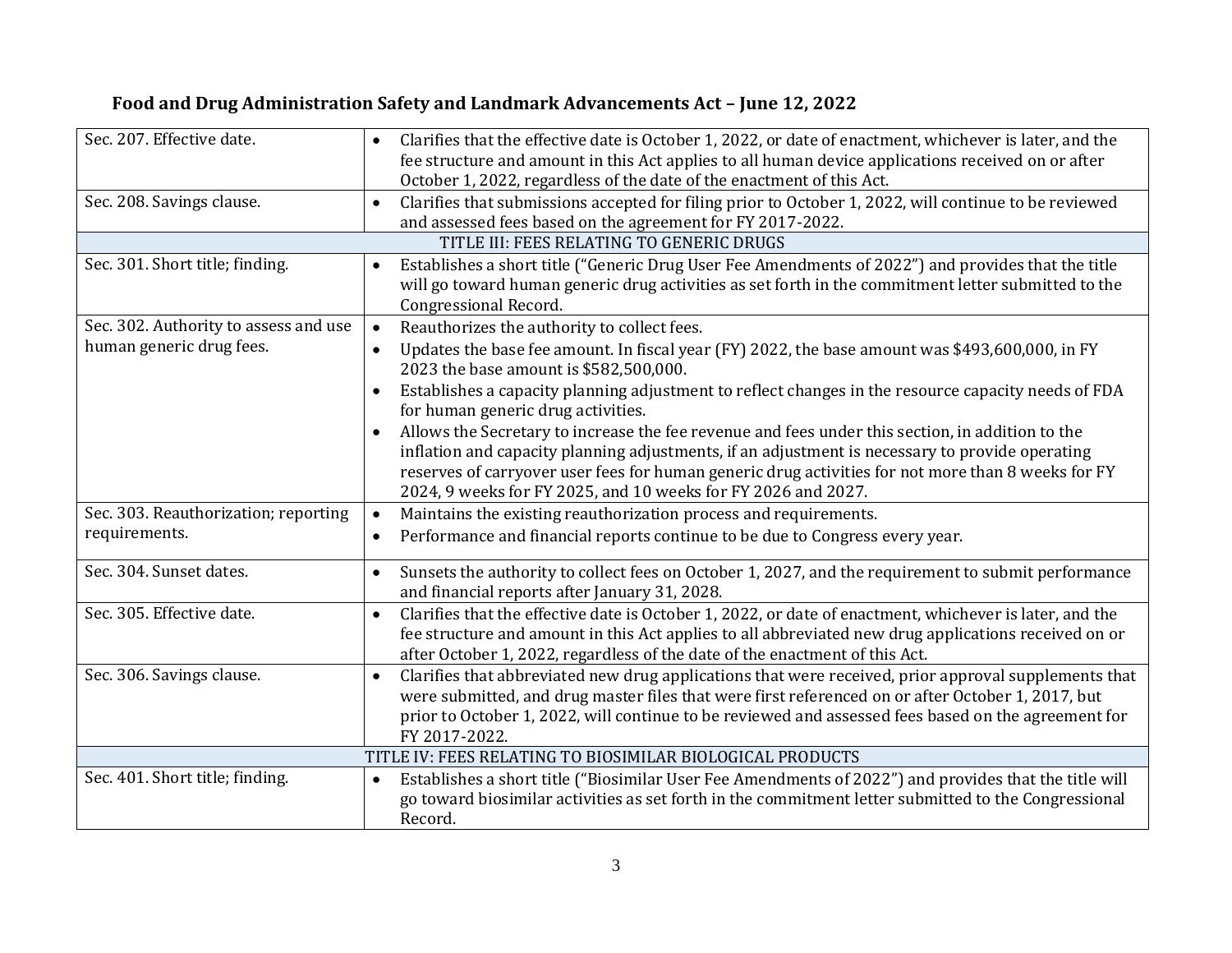| Sec. 402. Definitions.                | Removes applications for allergenic extract products from the list of applications excluded from the                                                                                         |
|---------------------------------------|----------------------------------------------------------------------------------------------------------------------------------------------------------------------------------------------|
|                                       | scope of the term biosimilar biological product applications.                                                                                                                                |
| Sec. 403. Authority to assess and use | Reauthorizes the authority to collect fees in the Biosimilars User Fee Amendments (BsUFA) program.<br>$\bullet$                                                                              |
| biosimilar biological product fees.   | Requires that where ownership of a product is transferred, the licensee, assignee, or successor shall<br>$\bullet$                                                                           |
|                                       | pay the annual biosimilar biological product development fee.                                                                                                                                |
|                                       | Makes changes regarding the removal of persons from the biosimilar product development program.                                                                                              |
|                                       | Updates the formula for calculating the total revenue amount for each fiscal year to include the                                                                                             |
|                                       | strategic hiring and retention adjustment and the additional amounts of for \$4,428,886 for FY 2023<br>and \$320,569 for FY 2024.                                                            |
|                                       | Updates the annual base revenue to, for FY 2023 \$43,376,922, and, for FY 2024-2027 the total                                                                                                |
|                                       | revenue amount for the previous fiscal year, excluding any adjustments to the revenue amount under<br>the operating reserve adjustment.                                                      |
|                                       | Requires FDA to use a capacity planning methodology in setting annual fees that FDA used in setting<br>fees for FY 2021.                                                                     |
|                                       | Establishes a minimum operating reserve of carryover user fees for the process for the review of                                                                                             |
|                                       | biosimilar biological product applications, and to decrease the fees if FDA has carryover balances in                                                                                        |
|                                       | excess of 33 weeks for FY 2023, 27 weeks for FY 2024, and 21 weeks for FY 2025.                                                                                                              |
|                                       | Requires a written request to qualify for a waiver or return of fees.<br>$\bullet$                                                                                                           |
| Sec. 404. Reauthorization; reporting  | Maintains the existing reauthorization process and requirements.<br>$\bullet$                                                                                                                |
| requirements.                         | Performance and financial reports continue to be due to Congress every year.<br>$\bullet$                                                                                                    |
| Sec. 405. Sunset dates.               | Sunsets the authority to collect fees on October 1, 2027, and the requirement to submit performance<br>$\bullet$<br>and financial reports after January 31, 2028.                            |
| Sec. 406. Effective date.             | Clarifies that the effective date is October 1, 2022, or date of enactment, whichever is later, and the<br>$\bullet$                                                                         |
|                                       | fee structure and amount in this Act applies to all biosimilar biological product applications received<br>on or after October 1, 2022, regardless of the date of the enactment of this Act. |
| Sec. 407. Savings clause.             | Clarifies that biosimilar biological product applications and supplements that were accepted for filing<br>$\bullet$                                                                         |
|                                       | on or after October 1, 2017, but prior to October 1, 2022, will continue to be reviewed and assessed                                                                                         |
|                                       | fees based on the agreement for FY 2017-2022.                                                                                                                                                |
|                                       | TITLE V: IMPROVING REGULATION OF DRUGS AND BIOLOGICAL PRODUCTS                                                                                                                               |
| Sec. 501. Alternatives to animal      | Clarifies that drug application sponsors can use alternative testing methods to animal testing in<br>$\bullet$                                                                               |
| testing.                              | evaluating the safety and effectiveness of human drugs.                                                                                                                                      |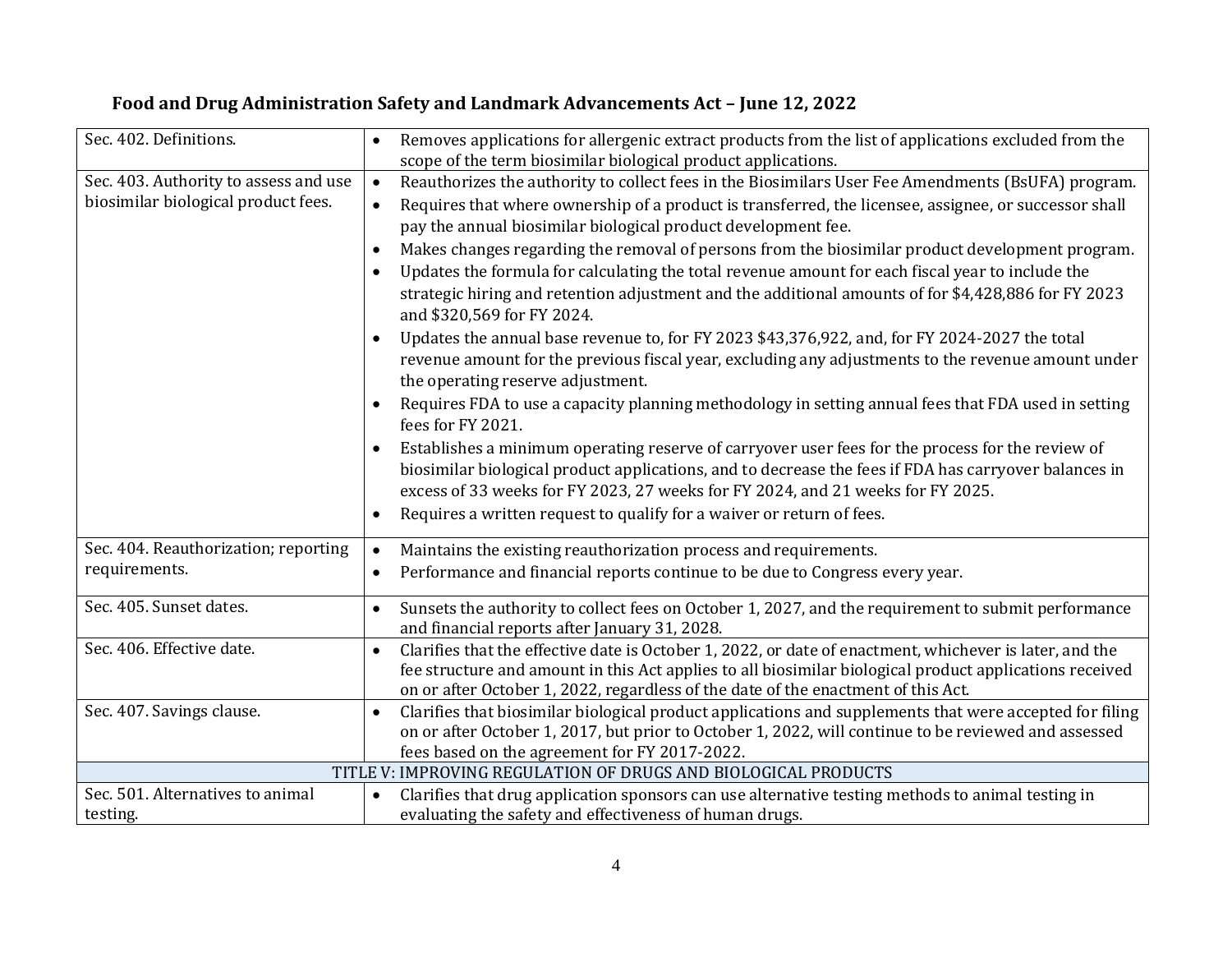|                                                                                                                    | Clarifies that sponsors of biosimilar applications can demonstrate biosimilarity to a reference<br>product using alternative testing methods to animal studies.                                                                                                                                                                                                                                                                                                                                                                                                                                                                                                                                                                                                                                                                                                                                                                                                                                                                                                                                                                                                                                                                                                                                                                                                                                                          |
|--------------------------------------------------------------------------------------------------------------------|--------------------------------------------------------------------------------------------------------------------------------------------------------------------------------------------------------------------------------------------------------------------------------------------------------------------------------------------------------------------------------------------------------------------------------------------------------------------------------------------------------------------------------------------------------------------------------------------------------------------------------------------------------------------------------------------------------------------------------------------------------------------------------------------------------------------------------------------------------------------------------------------------------------------------------------------------------------------------------------------------------------------------------------------------------------------------------------------------------------------------------------------------------------------------------------------------------------------------------------------------------------------------------------------------------------------------------------------------------------------------------------------------------------------------|
| Sec. 502. Safer disposal of opioids.                                                                               | Facilitates the disposal of opioids and other drugs with serious risks by allowing FDA to require these<br>$\bullet$<br>drugs be dispensed to patients with safe, in-home disposal systems. Clarifies that in-home disposal<br>systems are eligible to be dispensed to patients                                                                                                                                                                                                                                                                                                                                                                                                                                                                                                                                                                                                                                                                                                                                                                                                                                                                                                                                                                                                                                                                                                                                          |
| Sec. 503. Clarifications to exclusivity<br>provisions for first interchangeable<br>biosimilar biological products. | Clarifies FDA's authority to tentatively approve a subsequent interchangeable biosimilar biological<br>$\bullet$<br>product while a first interchangeable product's period of exclusivity is pending<br>Clarifies that multiple interchangeable biosimilar biological products can share a period of first<br>$\bullet$<br>interchangeable exclusivity if they are approved on the same day and otherwise qualify for<br>exclusivity.                                                                                                                                                                                                                                                                                                                                                                                                                                                                                                                                                                                                                                                                                                                                                                                                                                                                                                                                                                                    |
| Sec. 504. Improvements to the<br>Purple Book.                                                                      | Aligns certain reporting requirements for biologics with the reporting requirements for drugs by:<br>$\bullet$<br>Requiring holders of approved biologics license applications to report to FDA when<br>$\circ$<br>withdrawing a product from the market;<br>Requiring holders of approved biologics license applications to submit a one-time report to<br>$\circ$<br>confirm that their products listed in the Purple Book are still available for sale; and<br>Requires FDA to update the Purple Book for changes related to the status of biologics.<br>$\bullet$                                                                                                                                                                                                                                                                                                                                                                                                                                                                                                                                                                                                                                                                                                                                                                                                                                                    |
| Sec. 505. Therapeutic equivalence<br>evaluations.                                                                  | Requires FDA to make timely therapeutic equivalence evaluations for follow-on drugs approved<br>$\bullet$<br>through the $505(b)(2)$ pathway that have similar formulations as other approved products.<br>Facilitates the availability of lower-cost drugs available for automatic substitution at the pharmacy.<br>$\bullet$                                                                                                                                                                                                                                                                                                                                                                                                                                                                                                                                                                                                                                                                                                                                                                                                                                                                                                                                                                                                                                                                                           |
| Sec.506. Modernizing accelerated<br>approval.                                                                      | Clarifies that real world evidence that may be used to augment or support appropriate postapproval<br>$\bullet$<br>studies.<br>Requires FDA to publish on the FDA website why a study is not appropriate or necessary, if FDA does<br>$\bullet$<br>not require that a product approved under accelerated approval conduct a postapproval study.<br>Clarifies that the Secretary may specify the conditions for a postapproval study or study, which may<br>include enrollment targets, study protocol, milestones, and target date for study completion.<br>Clarifies that the Secretary may require postapproval studies to be underway prior to approval.<br>Describes expedited procedures for withdrawal of an accelerated approval, including providing the<br>sponsor with due notice and an explanation, opportunity for a meeting, opportunity for written<br>appeal, opportunity for public comment, the publication of a summary of public comments received,<br>and convening and consulting an advisory committee at the sponsor's request.<br>Requires that sponsors of drugs approved under accelerated approval submit to the Secretary a<br>$\bullet$<br>report of progress on required postapproval studies every 180 days.<br>Requires the Secretary to establish an intra-agency coordinating council within FDA to ensure the<br>consistent and appropriate use of the accelerated approval pathway. |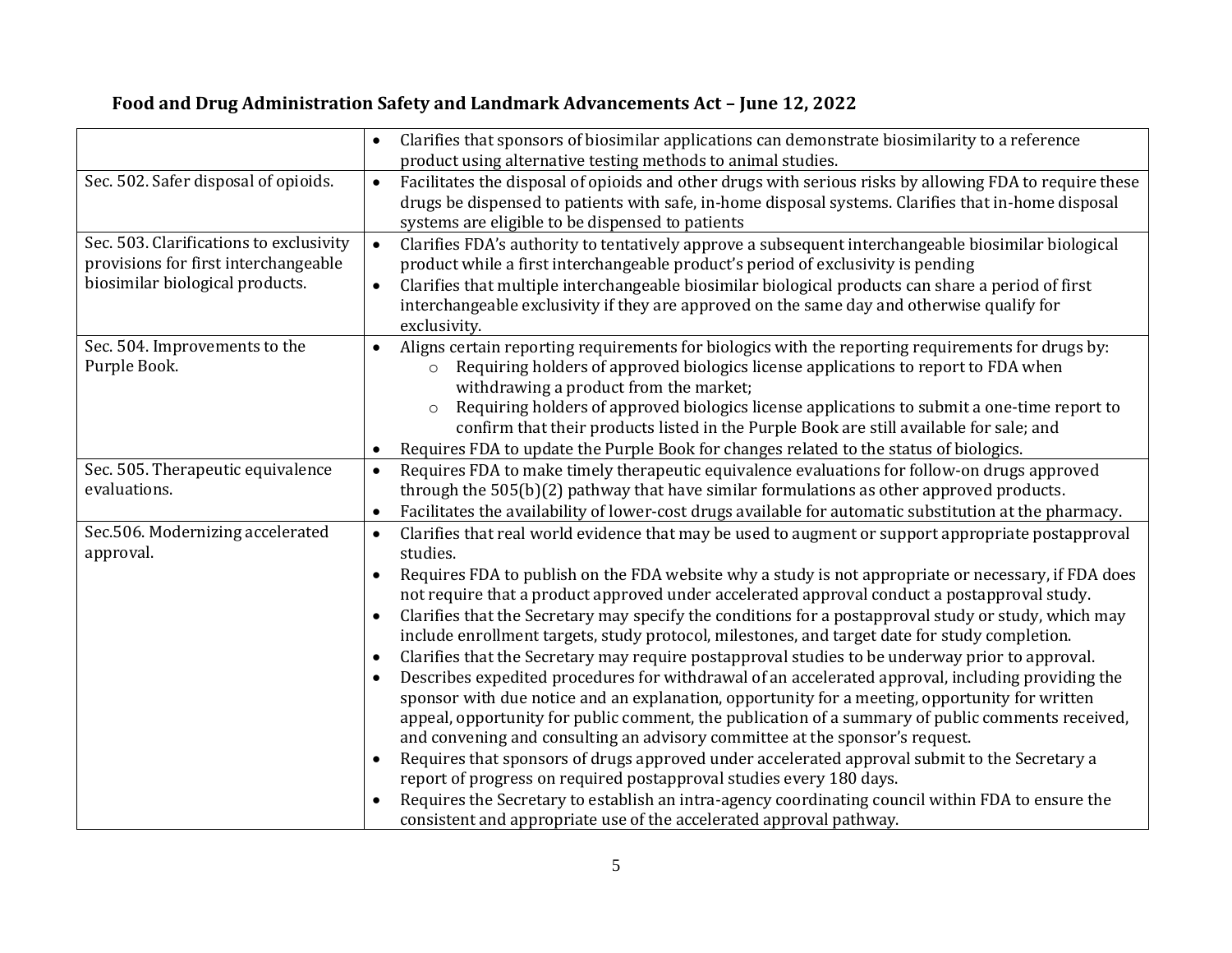|                                                                                                                                   | Requires the Secretary to issue guidance on the use of novel endpoints and clinical trial designs in<br>$\bullet$<br>accelerated approval, and on the expedited withdrawal procedures.                                                                                                                                                                                                                                                                                                                                                                                                                                                                                                                                                                                                                                                                                  |  |
|-----------------------------------------------------------------------------------------------------------------------------------|-------------------------------------------------------------------------------------------------------------------------------------------------------------------------------------------------------------------------------------------------------------------------------------------------------------------------------------------------------------------------------------------------------------------------------------------------------------------------------------------------------------------------------------------------------------------------------------------------------------------------------------------------------------------------------------------------------------------------------------------------------------------------------------------------------------------------------------------------------------------------|--|
| Sec. 507. Rare disease pilot program.                                                                                             | Requires FDA to establish a pilot program for increased interaction with sponsors of rare disease<br>$\bullet$<br>drug development programs for purposes of advancing the development of efficacy endpoints for<br>drugs intended to treat rare diseases. The pilot program sunsets October 1, 2027.<br>Requires FDA to conduct up to three public workshops to discuss topics relevant to the development<br>of endpoints for rare diseases.<br>Requires FDA to submit a report to Congress by September 30, 2026 describing the outcomes of the<br>pilot program.<br>Requires FDA to issue guidance describing best practices and strategies for development of efficacy                                                                                                                                                                                              |  |
|                                                                                                                                   | endpoints.                                                                                                                                                                                                                                                                                                                                                                                                                                                                                                                                                                                                                                                                                                                                                                                                                                                              |  |
| Sec. 508. Supporting review and<br>development of drugs to treat rare<br>diseases.<br>Sec. 509. Generic drug labeling<br>changes. | Requires a GAO report assessing FDA policies, practices, and programs with respect to the review of<br>$\bullet$<br>applications for drugs and biological products intended to treat rare diseases and conditions.<br>Requires FDA to submit to Congress a report on FDA's activities with respect to the review of<br>$\bullet$<br>applications for drugs and biological products intended to treat rare diseases and conditions.<br>Requires FDA to finalize guidance on common issues in drug development for rare diseases.<br>$\bullet$<br>Allows FDA to approve a generic drug even if its approved labeling differs from that of the reference<br>$\bullet$<br>listed drug, if the differences are limited to FDA-approved changes made to the labeling of the<br>reference listed drug within 90 days of when the generic application is otherwise eligible for |  |
|                                                                                                                                   | approval.                                                                                                                                                                                                                                                                                                                                                                                                                                                                                                                                                                                                                                                                                                                                                                                                                                                               |  |
|                                                                                                                                   | Provides that such differences in labeling cannot be in the "Warnings" section of the approved<br>labeling, and that the generic drug applicant must submit revised labeling no later than 60 days after<br>approval.                                                                                                                                                                                                                                                                                                                                                                                                                                                                                                                                                                                                                                                   |  |
| TITLE VI: OTHER REAUTHORIZATIONS                                                                                                  |                                                                                                                                                                                                                                                                                                                                                                                                                                                                                                                                                                                                                                                                                                                                                                                                                                                                         |  |
| Section 601. Reauthorization of the<br>critical path public-private<br>partnership.                                               | Reauthorizes the critical path public-private partnership at current authorization levels until 2027.<br>$\bullet$                                                                                                                                                                                                                                                                                                                                                                                                                                                                                                                                                                                                                                                                                                                                                      |  |
| Section 602. Reauthorization of the<br>best pharmaceuticals for children<br>program.                                              | Reauthorizes funding that provides resources to conduct certain pediatric trials at current<br>$\bullet$<br>authorization funding levels until 2027.                                                                                                                                                                                                                                                                                                                                                                                                                                                                                                                                                                                                                                                                                                                    |  |
| Section 603. Reauthorization of the<br>humanitarian device exemption.                                                             | Reauthorizes FDA authorities regarding the development of devices for rare conditions until 2027.<br>$\bullet$                                                                                                                                                                                                                                                                                                                                                                                                                                                                                                                                                                                                                                                                                                                                                          |  |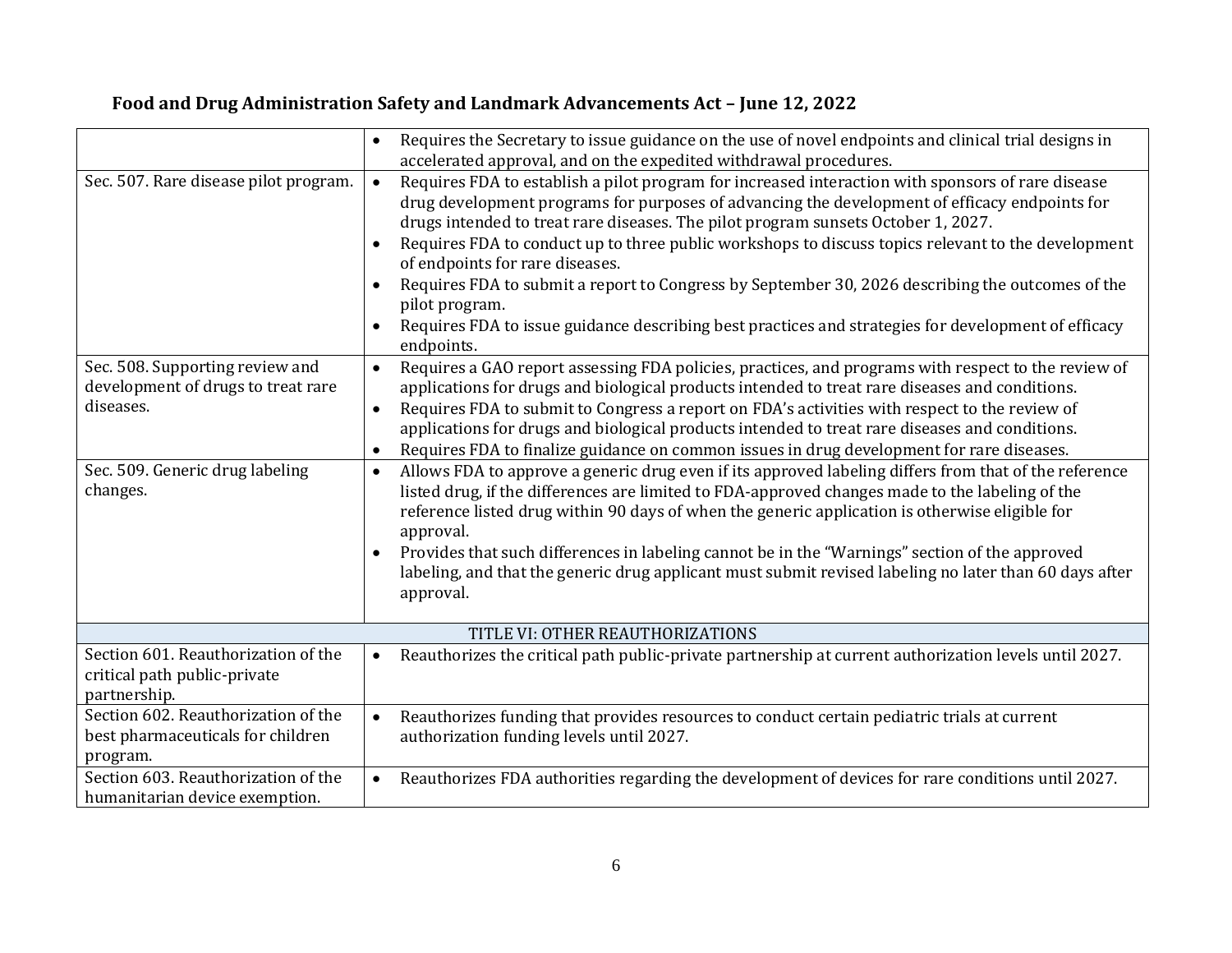| Section 604. Reauthorization of the    | Reauthorizes FDA authority to issue grants to consortia for the development of devices for pediatric                                                                                            |  |
|----------------------------------------|-------------------------------------------------------------------------------------------------------------------------------------------------------------------------------------------------|--|
| pediatric device consortia program     | populations at current funding levels until 2027.                                                                                                                                               |  |
| Section 605. Reauthorization of the    | Reauthorizes section 505(u) of the Federal Food, Drug, and Cosmetic Act, which authorizes FDA to<br>$\bullet$                                                                                   |  |
| exclusivity of drugs containing single | grant exclusivity for drugs containing single enantiomers until 2027.                                                                                                                           |  |
| enantiomers.                           | Clarifies the types of studies a sponsor of a drug containing a single enantiomer must complete to be<br>$\bullet$<br>eligible for exclusivity.                                                 |  |
| Section 606. Reauthorization of        | Reauthorizes FDA authority regarding grants to support the development of orphan drugs until<br>$\bullet$                                                                                       |  |
| orphan drug grants.                    | 2027.                                                                                                                                                                                           |  |
| Sec. 607. Reauthorization of certain   | Reauthorizes FDA authority regarding accreditation of third party inspections of certain devices.<br>$\bullet$                                                                                  |  |
| device inspections.                    |                                                                                                                                                                                                 |  |
|                                        | TITLE VII: ENHANCING FDA HIRING AUTHORITIES                                                                                                                                                     |  |
| Sec. 701. Enhancing FDA hiring         | Enhances existing flexibilities and authorities for FDA to simplify and expedite the process for hiring                                                                                         |  |
| authority for scientific, technical,   | individuals to scientific, technical, and professional positions, including personnel who work on the                                                                                           |  |
| and professional personnel.            | regulation of food, in addition to personnel who work on medical products, to enable the Agency to                                                                                              |  |
|                                        | recruit and retain outstanding, highly qualified individuals for these positions.                                                                                                               |  |
| Sec. 702. Strategic workforce plan     | Requires the Secretary of HHS to develop and implement a strategic workforce plan that includes<br>$\bullet$                                                                                    |  |
| and report.                            | strategic goals and priorities for recruiting, hiring, training, developing, and retaining a qualified                                                                                          |  |
|                                        | workforce, and establishes metrics and milestones for measuring progress in achieving those goals                                                                                               |  |
|                                        | and priorities.                                                                                                                                                                                 |  |
|                                        | The Secretary shall publish this plan by September 30, 2023, and at least every 4 years thereafter.                                                                                             |  |
|                                        | Each FDA center shall develop and update their own strategic plans informed by the agency-wide                                                                                                  |  |
|                                        | FDA plan.                                                                                                                                                                                       |  |
|                                        | TITLE VIII: ADVANCING REGULATION OF COSMETICS, DIETARY SUPPLEMENTS, AND IN VITRO CLINICAL TESTS                                                                                                 |  |
| Subtitle A. Cosmetics.                 |                                                                                                                                                                                                 |  |
| Sec. 801. Short title.                 | Establishes a short title "Modernization of Cosmetics Regulation Act of 2022."<br>$\bullet$                                                                                                     |  |
| Sec. 802. Amendments to cosmetic       | Amends Chapter VI of the Federal Food, Drug, and Cosmetic Act to include new provisions for<br>$\bullet$                                                                                        |  |
| requirements.                          | cosmetic products.                                                                                                                                                                              |  |
|                                        |                                                                                                                                                                                                 |  |
| Sec. 604. Definitions.                 | Provides definitions for the terms adverse event, cosmetic product, facility, responsible person, and<br>$\bullet$                                                                              |  |
|                                        | serious adverse event.                                                                                                                                                                          |  |
| Sec. 605. Adverse Events.              | Requires responsible persons to submit reports of serious adverse events to FDA no later than 15<br>$\bullet$                                                                                   |  |
|                                        | days after receiving the report.                                                                                                                                                                |  |
|                                        |                                                                                                                                                                                                 |  |
|                                        |                                                                                                                                                                                                 |  |
|                                        | Requires responsible persons to maintain records related to each report of an adverse event for a<br>period of 6 years, and authorizes FDA to have access to such records during an inspection. |  |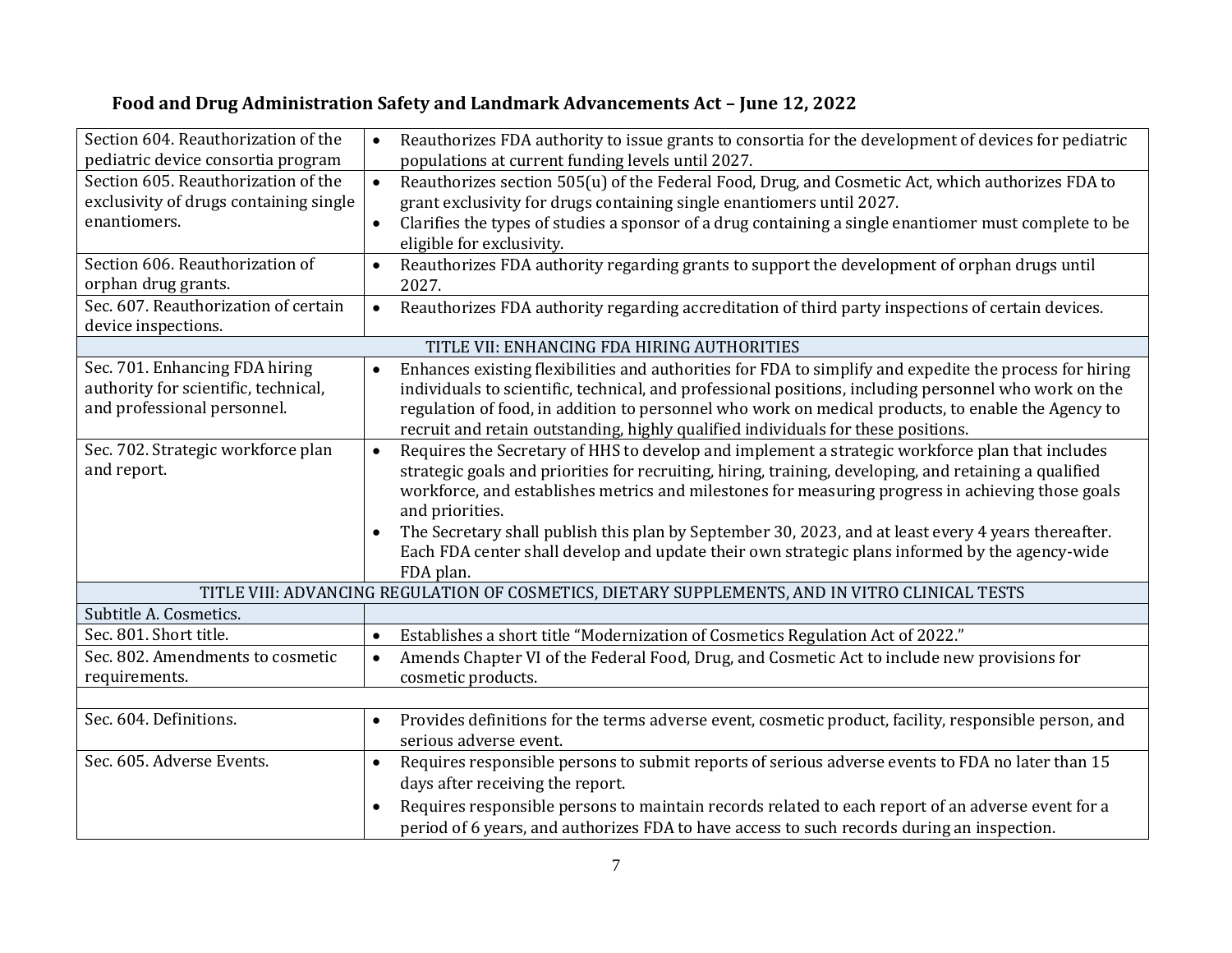|                                                | Provides that FDA may request a list of ingredients in specific fragrances or flavors in a cosmetic<br>product, if FDA has reasonable grounds to believe that an ingredient or combination of ingredients<br>has caused a serious adverse event.                                                                                                                                                                                                                                                                                                                                                                                                                                                                                                                                                                                                                                                                                                                                                                                                                                                                                                                                                                                                                                 |
|------------------------------------------------|----------------------------------------------------------------------------------------------------------------------------------------------------------------------------------------------------------------------------------------------------------------------------------------------------------------------------------------------------------------------------------------------------------------------------------------------------------------------------------------------------------------------------------------------------------------------------------------------------------------------------------------------------------------------------------------------------------------------------------------------------------------------------------------------------------------------------------------------------------------------------------------------------------------------------------------------------------------------------------------------------------------------------------------------------------------------------------------------------------------------------------------------------------------------------------------------------------------------------------------------------------------------------------|
| Sec. 606. Good Manufacturing<br>Practice.      | Requires FDA to establish good manufacturing practice regulations. Such regulations shall be, to the<br>$\bullet$<br>extent practicable and appropriate, consistent with national and international standards, and may<br>allow FDA to inspect records necessary to demonstrate compliance with good manufacturing<br>practice regulations during an inspection.<br>Requires FDA, in establishing good manufacturing practice regulations, to take into account the size<br>and scope of businesses engaged in the manufacture of cosmetics, the public health risks of such<br>cosmetics, and provide sufficient flexibility to be practicable for all sizes and types of manufacturing<br>facilities subject to the regulations.<br>Requires FDA to issue proposed regulations on good manufacturing practices no later than 2 years                                                                                                                                                                                                                                                                                                                                                                                                                                           |
|                                                | after enactment and issue final regulations no later than 3 years after enactment.                                                                                                                                                                                                                                                                                                                                                                                                                                                                                                                                                                                                                                                                                                                                                                                                                                                                                                                                                                                                                                                                                                                                                                                               |
| Sec. 607. Registration and Product<br>Listing. | Requires persons that own or operate a manufacturing facility for cosmetic products to register each<br>$\bullet$<br>facility.<br>Requires registrants to renew registrations biennially, and otherwise notify FDA within 60 days of<br>any changes to information registrants are required to submit as part of registration.<br>Requires FDA to provide for an abbreviated registration renewal process for persons that own or<br>operate facilities that have not been required to submit any changes since the time of last<br>registration.<br>Imposes requirements for the format and contents of registration.<br>Requires responsible persons to submit a product listing for each cosmetic product.<br>Requires responsible persons to submit product listings not later than 1 year after the date of<br>enactment or, for a product first marketed after the date of enactment, within 120 days of marketing<br>the product.<br>Provides for an abbreviated renewal process for product listings for which there have been no<br>change since the previous listing.<br>Imposes requirements for the contents of listing, including the manufacturing facility registration<br>number, a list of ingredients in the cosmetic product, and the product listing number. |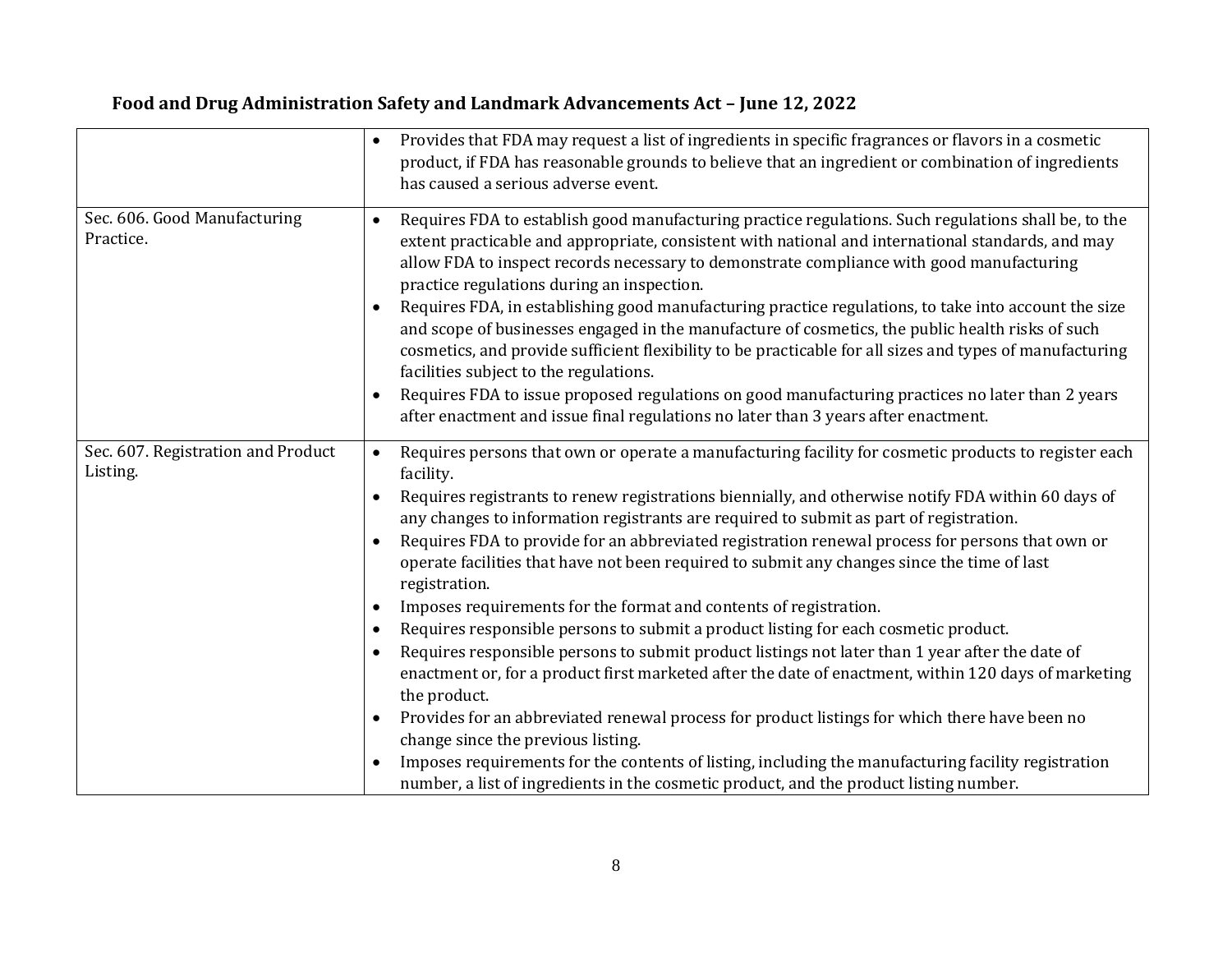|                                  | Provides that a single listing submission for a cosmetic product may include multiple cosmetic<br>products with identical formulations or formulations that differ only with respect to colors,<br>fragrances, flavors, or quantity of contents.<br>Requires responsible persons to submit any updates to a product listing annually.<br>$\bullet$<br>Requires FDA to issue facility registration and product listing numbers at the time of initial<br>registration or listing, and clarifies that facility registration numbers shall be considered confidential<br>commercial information.<br>Provides that FDA may suspend the registration of a facility if FDA determines that a cosmetic<br>product manufactured by a registered facility has a reasonable probability of causing serious adverse<br>health consequences or death to humans and FDA has a reasonable belief that other products<br>manufactured by the facility may be similarly affected.<br>The suspension of cosmetics facilities is similar to the current process for food facilities, and<br>$\circ$<br>contains certain guardrails and limitations. |
|----------------------------------|-----------------------------------------------------------------------------------------------------------------------------------------------------------------------------------------------------------------------------------------------------------------------------------------------------------------------------------------------------------------------------------------------------------------------------------------------------------------------------------------------------------------------------------------------------------------------------------------------------------------------------------------------------------------------------------------------------------------------------------------------------------------------------------------------------------------------------------------------------------------------------------------------------------------------------------------------------------------------------------------------------------------------------------------------------------------------------------------------------------------------------------|
| Sec. 608. Safety Substantiation. | Requires responsible persons to ensure, and maintain records supporting, that there is adequate<br>$\bullet$<br>substantiation of safety for cosmetic products.<br>Provides that, for purposes of determining whether a product is safe, FDA may consider, as<br>$\bullet$<br>appropriate and available, the cumulative or other relevant exposure to the cosmetic product or any<br>ingredient in the product.<br>Exempts coal-tar hair dye from the safety substantiation requirements, and instead relies on the<br>current provisions in Section 601 of the Federal Food, Drug, and Cosmetic Act for such products.<br>Responsible persons for coal-tar hair dyes must maintain records related to the safety of such<br>products.                                                                                                                                                                                                                                                                                                                                                                                            |
| Sec. 609. Labeling.              | Requires cosmetic product labels to include contact information through which the responsible<br>$\bullet$<br>person can receive adverse event reports.<br>Requires responsible persons to identify on the label of a cosmetic product each fragrance allergen in<br>such product.<br>Requires FDA to determine by regulation the substances that are fragrance allergens, with a<br>$\bullet$<br>proposed regulation to be issued not later than one year after enactment, and a final rule issued not<br>later than 180 days after the close of the public comment period for the proposed regulation, that<br>takes into consideration international, state, and local requirements for allergen disclosure, including<br>requirements in the European Union.                                                                                                                                                                                                                                                                                                                                                                  |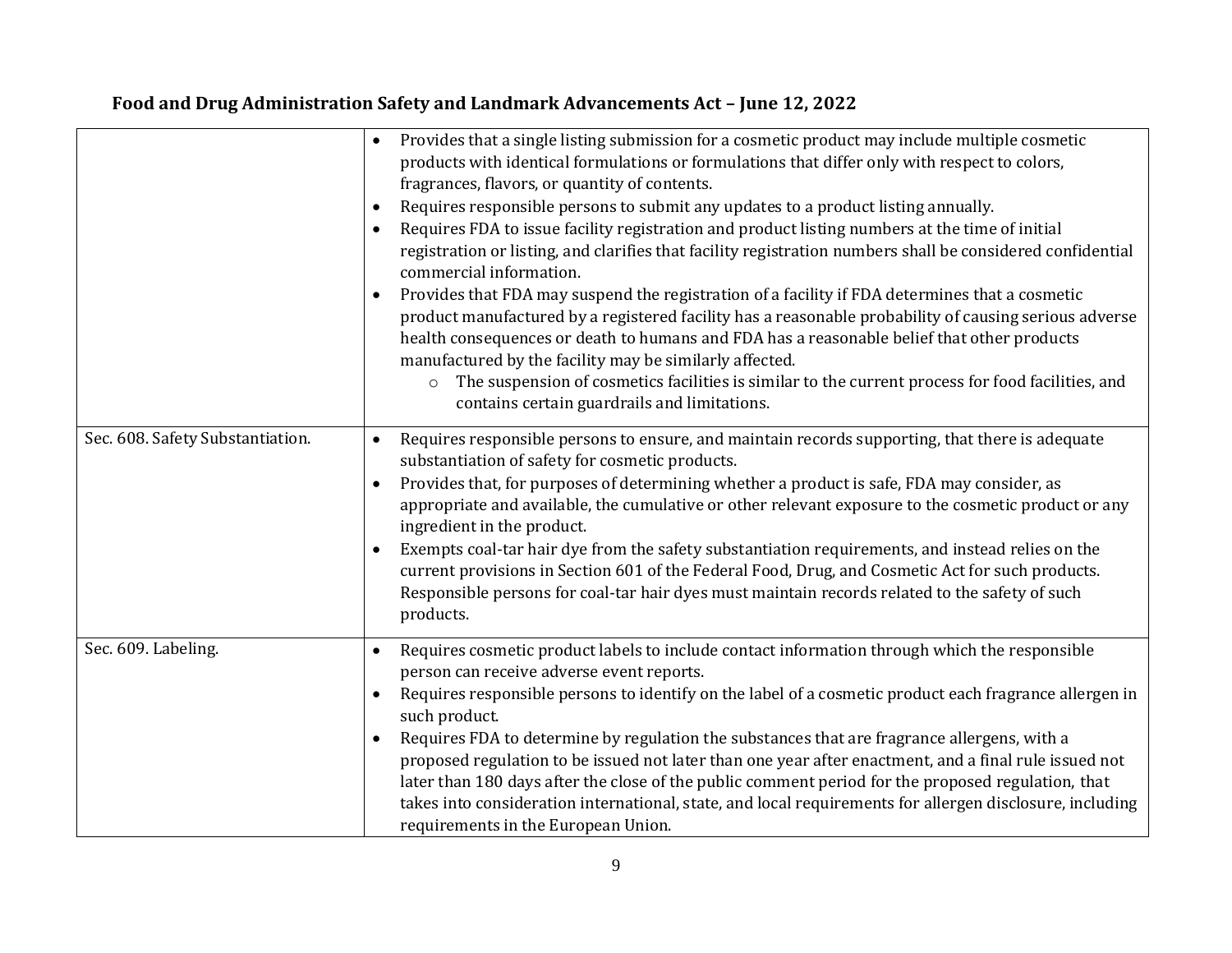|                                                             | Requires certain labeling for cosmetic product that are intended to be used only by licensed<br>professionals to bear a label that the product shall be administered or used only by licensed<br>professionals and includes the same information on its label that is required of cosmetics products<br>intended for consumers.                                                                                                                                                                                                                                                                                                                                                                                                                                                                                                                                                                                                 |
|-------------------------------------------------------------|---------------------------------------------------------------------------------------------------------------------------------------------------------------------------------------------------------------------------------------------------------------------------------------------------------------------------------------------------------------------------------------------------------------------------------------------------------------------------------------------------------------------------------------------------------------------------------------------------------------------------------------------------------------------------------------------------------------------------------------------------------------------------------------------------------------------------------------------------------------------------------------------------------------------------------|
| Sec. 610. Records.                                          | Authorizes FDA to access and copy certain records related to a cosmetic product, including safety<br>$\bullet$<br>substantiation records, if FDA has a reasonable belief that a cosmetic product, including an ingredient<br>in such cosmetic product, is likely to be adulterated such that the use or exposure to the product<br>presents a threat of serious adverse health consequences or death to humans.<br>Provides appropriate protections for trade secret or confidential information as part of the access to<br>such records.                                                                                                                                                                                                                                                                                                                                                                                      |
| Sec. 611. Mandatory Recall.                                 | Provides FDA the authority to order a recall of a cosmetic product if FDA determines that there is a<br>$\bullet$<br>reasonable probability that a cosmetic is adulterated or misbranded and the use or exposure to the<br>cosmetic will cause serious adverse health consequences or death.                                                                                                                                                                                                                                                                                                                                                                                                                                                                                                                                                                                                                                    |
| Sec. 612. Small Businesses.                                 | Provides certain exemptions for small businesses with average gross annual sales for the previous<br>$\bullet$<br>three-year period is less than \$1,000,000.                                                                                                                                                                                                                                                                                                                                                                                                                                                                                                                                                                                                                                                                                                                                                                   |
| Sec. 613. Exemption for Certain<br>Products and Facilities. | Exempts products and facilities that are also subject to the drug and device chapters of the Federal<br>$\bullet$<br>Food, Drug, and Cosmetic Act, such as over-the-counter drugs and devices, from requirements under<br>the Modernization of Cosmetics Regulation Act of 2022, except for certain labeling requirements.                                                                                                                                                                                                                                                                                                                                                                                                                                                                                                                                                                                                      |
| Sec. 614. Preemption.                                       | Provides that no state or political subdivision of a state may establish or continue in effect any<br>$\bullet$<br>requirement for cosmetics that is different from or in addition to any requirement in Chapter VI of<br>the Federal Food, Drug, and Cosmetic Act with respect to registration and product listing, good<br>manufacturing practice, recordkeeping, recalls, adverse event report, or safety substantiation.<br>Clarifies that the Modernization of Cosmetics Regulation Act of 2022 does not preempt any state laws<br>other than those laws that are expressly preempted.<br>Clarifies that the language in the Modernization of Cosmetics Regulation Act of 2022 does not<br>$\bullet$<br>preempt any state from prohibiting the use or limiting the amount of an ingredient in a cosmetic<br>product, and does not preempt any current requirement for reporting certain cosmetic ingredients to<br>states. |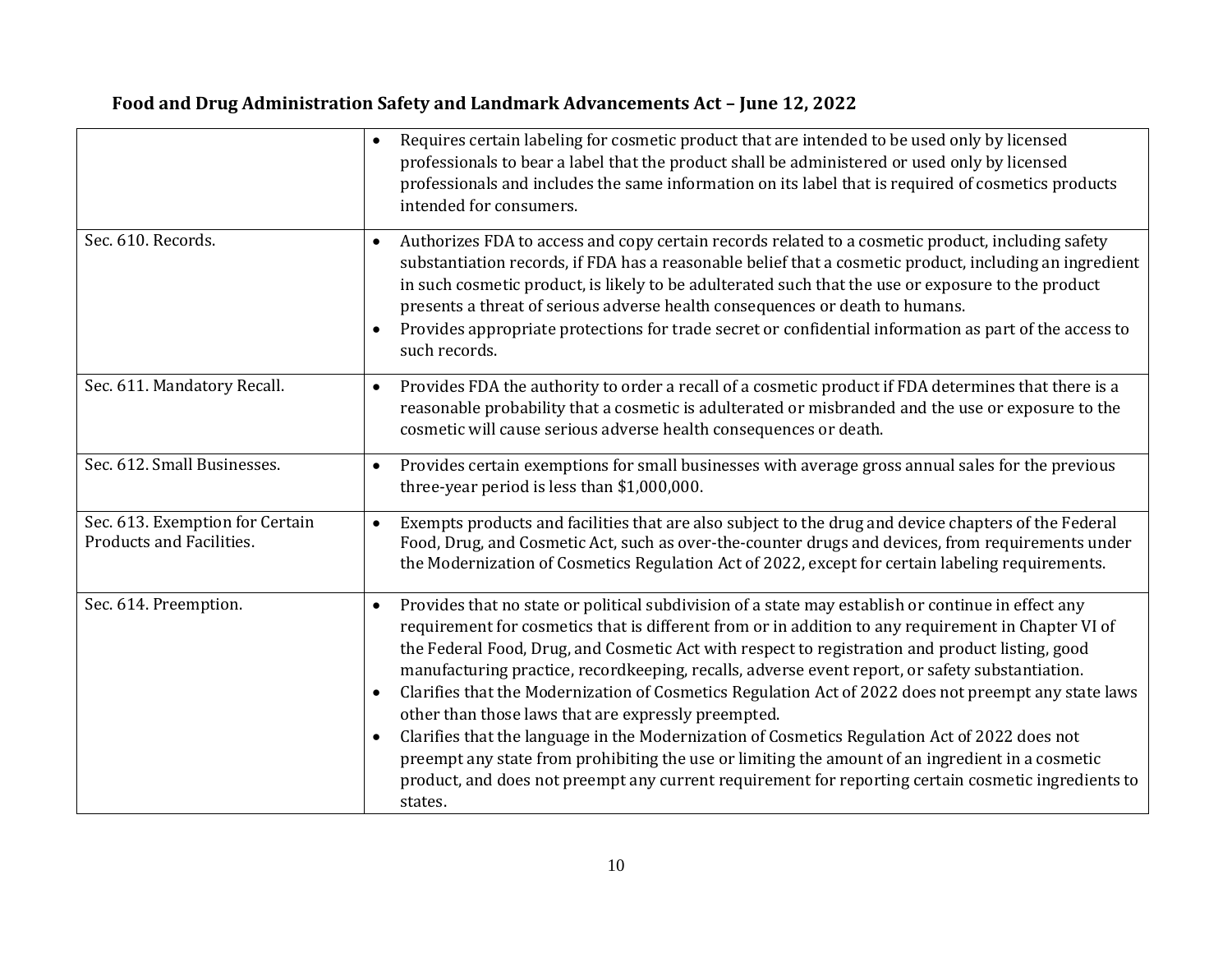|                                                     | Provides that the Modernization of Cosmetics Regulation Act of 2022, nor any other requirement<br>$\bullet$<br>shall be construed to modify, preempt, or displace any actions for damages or the liability of any<br>person under the law of any state, whether statutory or based in common law.<br>Clarifies that the preemption and savings language in the Modernization of Cosmetics Regulation Act<br>of 2022 do not affect the provisions under section 752 of the Federal Food, Drug, and Cosmetic Act<br>(preemption for labeling or packaging of cosmetics). |
|-----------------------------------------------------|------------------------------------------------------------------------------------------------------------------------------------------------------------------------------------------------------------------------------------------------------------------------------------------------------------------------------------------------------------------------------------------------------------------------------------------------------------------------------------------------------------------------------------------------------------------------|
| Sec. 803. Enforcement and                           | New enforcement provisions become effective one year after enactment of the Modernization of<br>$\bullet$                                                                                                                                                                                                                                                                                                                                                                                                                                                              |
| conforming amendments.                              | Cosmetics Regulation Act of 2022.<br>Provides that failure to register or submit listing information, refusal or failure to follow a recall                                                                                                                                                                                                                                                                                                                                                                                                                            |
|                                                     | order, and failure to comply with adverse event reporting requirements are prohibited acts under<br>the Federal Food, Drug, and Cosmetic Act.                                                                                                                                                                                                                                                                                                                                                                                                                          |
|                                                     | Provides that cosmetic products are adulterated if they are manufactured under conditions that do<br>not meet good manufacturing practice regulations or do not have adequate substantiation for safety.                                                                                                                                                                                                                                                                                                                                                               |
|                                                     | Provides that cosmetic products are misbranded if they are not in compliance with labeling<br>$\bullet$<br>requirements contained in the Modernization of Cosmetics Regulation Act of 2022.                                                                                                                                                                                                                                                                                                                                                                            |
| Sec. 804. Records inspection.                       | Makes conforming edits to Section 704 of the Federal Food, Drug, and Cosmetic Act to provide that<br>$\bullet$<br>FDA inspections shall extend to records and information, such as safety substantiation information,<br>when the applicable standard is met.                                                                                                                                                                                                                                                                                                          |
| Sec. 805. Talc-containing cosmetics.                | Requires FDA to promulgate proposed regulations to establish testing methods for detecting and<br>$\bullet$<br>identifying asbestos in talc-containing cosmetic products not later than one year after the date of<br>enactment of the Modernization of Cosmetics Regulation Act of 2022, and to issue final regulations<br>not later than 180 days after the date on which the public comment period on the proposed<br>regulations closes.                                                                                                                           |
| Sec. 806. PFAS in cosmetics.                        | Requires FDA to assess the use of perfluoroalkyl and polyfluoralkyl substances (PFAS) in cosmetic<br>$\bullet$<br>products and the scientific evidence regarding the safety of their use in cosmetics products, including<br>any risks associated with their use.                                                                                                                                                                                                                                                                                                      |
|                                                     | Provides that FDA can, as appropriate, consult with the National Center for Toxicological Research, in<br>conducting the assessment.                                                                                                                                                                                                                                                                                                                                                                                                                                   |
|                                                     | Requires FDA to publish on the FDA website a report summarizing the assessment not later than 2<br>years after enactment of the FDA Safety and Landmark Advancements Act.                                                                                                                                                                                                                                                                                                                                                                                              |
| Sec. 807. Sense of the Senate on<br>animal testing. | Provides a sense of the Senate that animal testing should not be used for the purposes of safety<br>$\bullet$<br>testing on cosmetic products and should be phased out with the exception of appropriate allowances.                                                                                                                                                                                                                                                                                                                                                   |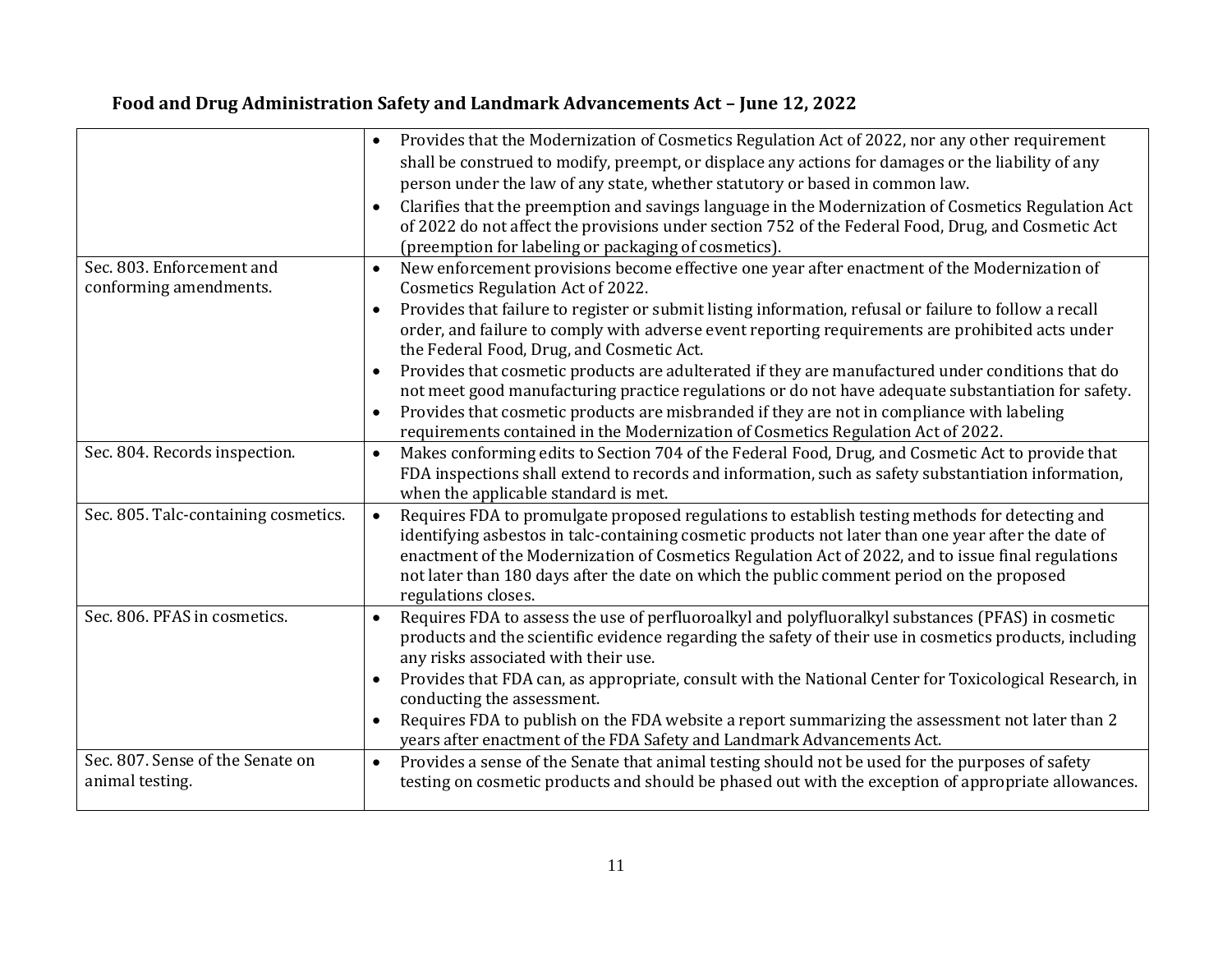| Sec. 808. Funding.                                    | Provides for an authorization of appropriations for purposes of conducting the activities under this<br>$\bullet$<br>section and hiring personnel required to carry out this section.                                                                                                                                                                                                                                                                                                                                                                                                                                                                                                                                                                                                                                                                                                                                                                                                                                                                                                                                                                                                                                                                                                                                                                                                                                                                                                                                                                                                                                                                                                                                                                                                                                                                                                                                                                                                               |
|-------------------------------------------------------|-----------------------------------------------------------------------------------------------------------------------------------------------------------------------------------------------------------------------------------------------------------------------------------------------------------------------------------------------------------------------------------------------------------------------------------------------------------------------------------------------------------------------------------------------------------------------------------------------------------------------------------------------------------------------------------------------------------------------------------------------------------------------------------------------------------------------------------------------------------------------------------------------------------------------------------------------------------------------------------------------------------------------------------------------------------------------------------------------------------------------------------------------------------------------------------------------------------------------------------------------------------------------------------------------------------------------------------------------------------------------------------------------------------------------------------------------------------------------------------------------------------------------------------------------------------------------------------------------------------------------------------------------------------------------------------------------------------------------------------------------------------------------------------------------------------------------------------------------------------------------------------------------------------------------------------------------------------------------------------------------------|
| Subtitle B. Dietary supplements.                      |                                                                                                                                                                                                                                                                                                                                                                                                                                                                                                                                                                                                                                                                                                                                                                                                                                                                                                                                                                                                                                                                                                                                                                                                                                                                                                                                                                                                                                                                                                                                                                                                                                                                                                                                                                                                                                                                                                                                                                                                     |
| Sec. 811. Regulation of Dietary<br>Supplements.       | Amends chapter IV of the FDCA to include a new provisions related to dietary supplements.                                                                                                                                                                                                                                                                                                                                                                                                                                                                                                                                                                                                                                                                                                                                                                                                                                                                                                                                                                                                                                                                                                                                                                                                                                                                                                                                                                                                                                                                                                                                                                                                                                                                                                                                                                                                                                                                                                           |
| Sec. 403D. Dietary Supplement<br>Listing Requirement. | Requires responsible persons to list with FDA the dietary supplements they manufacture, pack, or<br>$\bullet$<br>distribute.<br>Requires each listing to contain certain information, primarily information that is required to appear<br>$\bullet$<br>on dietary supplement labels.<br>Allows for a single listing submission for a dietary supplement to include multiple dietary<br>$\bullet$<br>supplements with identical formulations that differ only with respect to color, additives, or<br>flavorings, regardless of package size.<br>Requires the listing submission of a dietary supplement at the time of introduction into interstate<br>commerce.<br>Requires responsible persons to notify FDA within one year of discontinuance of a dietary<br>supplement.<br>Requires responsible persons to submit changes to listing information at the time the dietary<br>$\bullet$<br>supplement is introduced into interstate commerce.<br>Requires FDA to provide a listing number for each dietary supplement and a process for reserving<br>such listing numbers.<br>Requires FDA to establish and maintain a publicly available, electronic database for some listing<br>information.<br>Provides for an authorization of appropriations for purposes of conducting the activities under this<br>$\bullet$<br>section and hiring personnel required to carry out this section. Authorizes FDA to obtain, upon<br>request, from responsible persons the name and address of dietary ingredient suppliers.<br>Requires FDA to publish final guidance on new dietary ingredient notifications no later than 18<br>months after the date of enactment of this Act.<br>Requires FDA to direct resources to inspections of facilities, suppliers, and dietary supplement types<br>$\bullet$<br>that present a high risk to public health.<br>Renders misbranded dietary supplements for which a responsible person has failed to comply with<br>the listing requirements under this section. |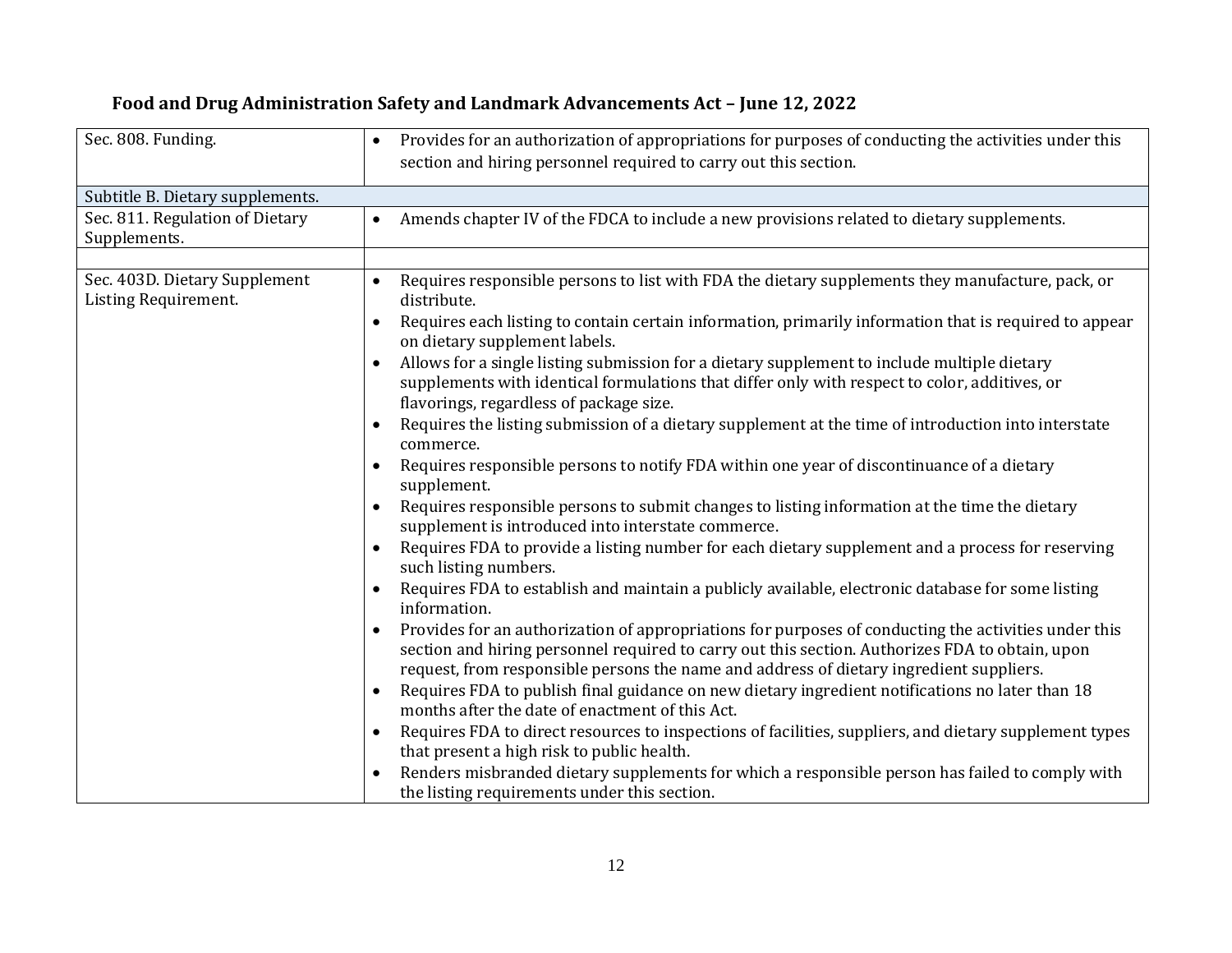|                                                          | Makes the introduction into interstate commerce of any product marketed as a dietary supplement<br>that does not meet the definition of a dietary supplement under the Federal Food, Drug, and Cosmetic<br>Act a new prohibited act.                                                             |
|----------------------------------------------------------|--------------------------------------------------------------------------------------------------------------------------------------------------------------------------------------------------------------------------------------------------------------------------------------------------|
|                                                          | Makes the introduction into interstate commerce of a dietary supplement that has been<br>manufactured by or for a person who has been debarred a new prohibited act.                                                                                                                             |
| Subtitle C. In vitro clinical tests.                     |                                                                                                                                                                                                                                                                                                  |
| Section 821. Short Title and Table of<br>Contents.       | Title of the bill is the Verifying Accurate Leading-edge IVCT Development (VALID) Act of 2022.<br>$\bullet$                                                                                                                                                                                      |
| Section 822. Definitions.                                | Provides definitions of relevant terms, including for an in vitro clinical test (IVCT). Clarifies that IVCT<br>components - including blood, blood components, or human cells or tissues, laboratory equipment<br>and personal protective equipment - are excluded from the definition of IVCT.  |
| Section 823. Regulation of In Vitro<br>Clinical Tests.   | Amends the FDCA to include a new subchapter J for in vitro clinical tests.<br>$\bullet$                                                                                                                                                                                                          |
| Section 587. Definitions.                                | Defines relevant terms used throughout the remainder of the Act, including the definitions for<br>$\bullet$<br>analytical and clinical validity of an IVCT, instruments, developer, technology, mitigating measures,<br>high-risk, moderate-risk, and low-risk tests, and first-of-a-kind tests. |
| Section 587A. Regulation of In Vitro.<br>Clinical Tests. | Clarifies that an IVCT shall be subject to the new regulatory requirements of Subchapter J, as added<br>$\bullet$<br>by this Act to be offered in interstate commerce.                                                                                                                           |
|                                                          | Specifies that IVCT developers can transfer or sell an IVCT with premarket approval or technology<br>$\bullet$<br>certification.                                                                                                                                                                 |
|                                                          | Authorizes FDA to issue regulations to implement the Subchapter J.                                                                                                                                                                                                                               |
| Section 587B. Premarket Review.                          | Provides details for the premarket, abbreviated premarket, and supplemental application review and<br>$\bullet$<br>approval process.                                                                                                                                                             |
|                                                          | Outlines the information required in premarket, abbreviated premarket, and supplemental<br>$\bullet$<br>applications for an IVCT in order to ensure the test meets the applicable analytical and clinical<br>validity standard required.                                                         |
|                                                          | Provides the pathway to market for test instruments and instrument families.<br>$\bullet$                                                                                                                                                                                                        |
|                                                          | Includes details related to an application for abbreviated premarket approval for eligible IVCTs,                                                                                                                                                                                                |
|                                                          | including moderate-risk IVCTs, test instruments, and specimen receptacles.                                                                                                                                                                                                                       |
| Section 587C. Exemptions.                                | Establishes conditions for certain IVCTs to qualify for an exemption from the IVCT premarket review<br>$\bullet$                                                                                                                                                                                 |
|                                                          | process and certain other requirements under VALID.                                                                                                                                                                                                                                              |
|                                                          | IVCTs that may qualify for such exemptions include low-risk IVCTs, humanitarian use IVCTs, custom                                                                                                                                                                                                |
|                                                          | and low volume IVCTs, modified IVCTs, and manual IVCTs.                                                                                                                                                                                                                                          |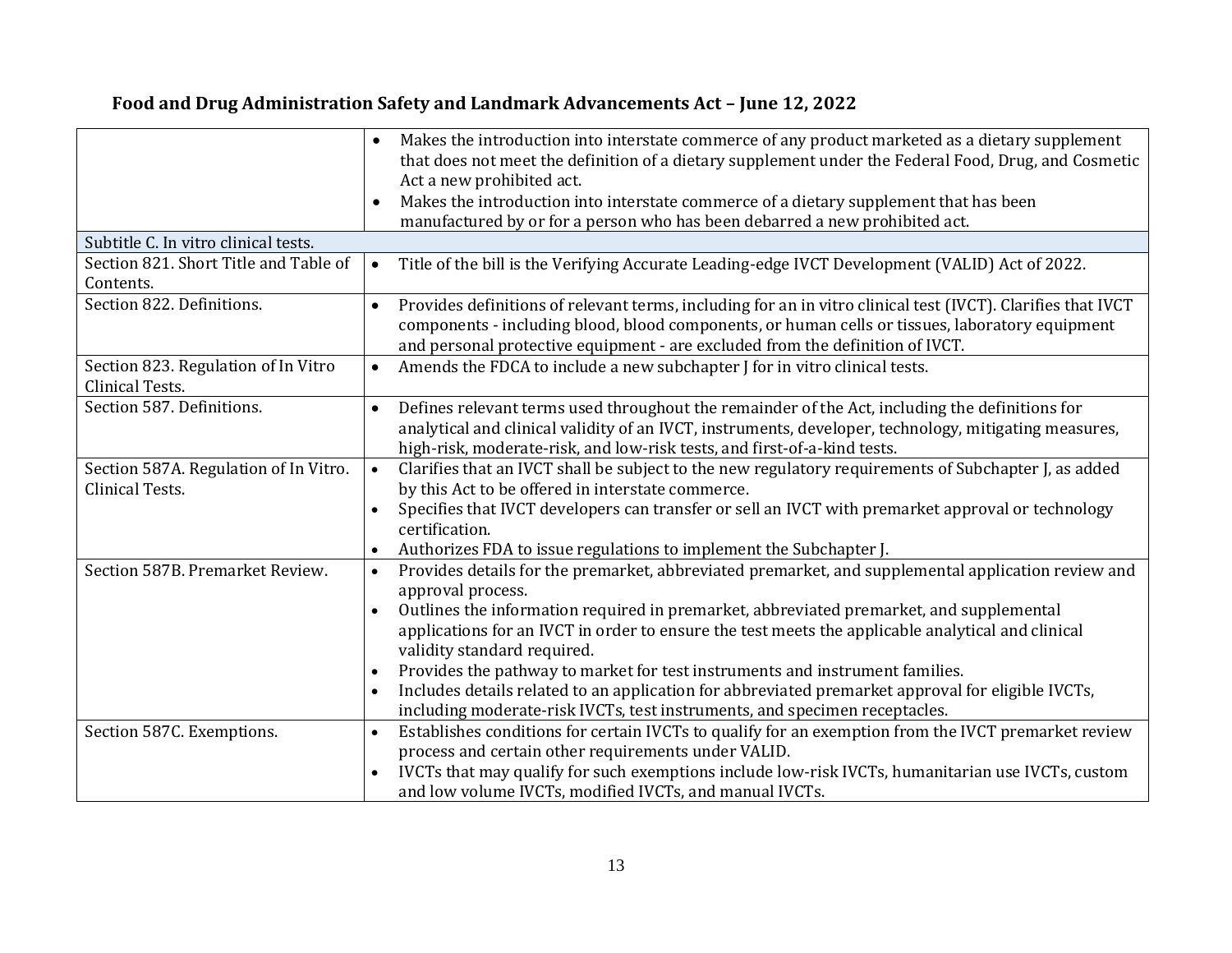|                                    | Clarifies the types of modifications to IVCTs with premarket approval that can be made without                                                     |
|------------------------------------|----------------------------------------------------------------------------------------------------------------------------------------------------|
|                                    | additional FDA review $(e.g.,$ changes that do not affect the analytical or clinical validity of the IVCT).                                        |
| Section 587D. Technology           | Establishes a technology certification pathway for a developer of moderate-risk IVCTs to be certified<br>$\bullet$                                 |
| Certification.                     | to offer multiple tests, using the same technology, and does not require FDA to review each test                                                   |
|                                    | individually.                                                                                                                                      |
|                                    | A technology certification provides that IVCT developers can continue innovating and offering certain                                              |
|                                    | IVCT within the scope of a technology certification order issued by FDA, as long as IVCTs remain                                                   |
|                                    | within the scope of the order.                                                                                                                     |
|                                    | Requires an IVCT developer to submit a representative IVCT for FDA to review to help determine the                                                 |
|                                    | scope of the technology certification order.                                                                                                       |
|                                    | Outlines the parameters and eligibility requirements for a technology certification application.<br>$\bullet$                                      |
|                                    | Requires FDA to issue regulations on the technology certification pathway, which shall be subject to                                               |
|                                    | public comment for a minimum of 60 days.                                                                                                           |
|                                    | Requires FDA to submit annual reports to Congress for a five-year period to provide updates on the<br>$\bullet$                                    |
| Section 587E. Mitigating Measures. | status of the technology certification pathway.<br>Permits FDA to establish mitigating measures for IVCTs with the same intended use.<br>$\bullet$ |
|                                    | Mitigating measures can be established to reduce or control the risk of a test, and may be applied to                                              |
|                                    | $\bullet$<br>down class the risk of an IVCT.                                                                                                       |
|                                    | Clarifies that mitigating measures required for IVCTs regulated as special controls for devices before                                             |
|                                    | the enactment of this Act will remain in effect unless FDA changes or withdraws them.                                                              |
| Section 587F. Regulatory Pathway   | Establishes a voluntary process to provide clarity to developers regarding the risk classification of<br>$\bullet$                                 |
| Designation.                       | their IVCTs.                                                                                                                                       |
|                                    | The process may be initiated by the developer or FDA.<br>$\circ$                                                                                   |
|                                    | FDA may determine whether mitigating measures are sufficient to support a proposed                                                                 |
|                                    | risk classification through the process.                                                                                                           |
|                                    | FDA may redesignate certain IVCTs in response to new information that requires or<br>$\circ$                                                       |
|                                    | allows for a change to the risk classification an IVCT.                                                                                            |
|                                    | Establishes a process for developers to request and receive informal feedback from FDA before                                                      |
|                                    | submitting an application which may include feedback regarding the submission process, the                                                         |
|                                    | appropriate regulatory pathway for an IVCT, and investigational plans for an IVCT.                                                                 |
|                                    | Establishes a process for FDA to change the regulatory designation of an IVCT or IVCTs with the same<br>$\bullet$                                  |
|                                    | indication for use in response to new information (such as new mitigating measures) or revoke any                                                  |
|                                    | regulatory exemption for certain tests if there is a safety issue.                                                                                 |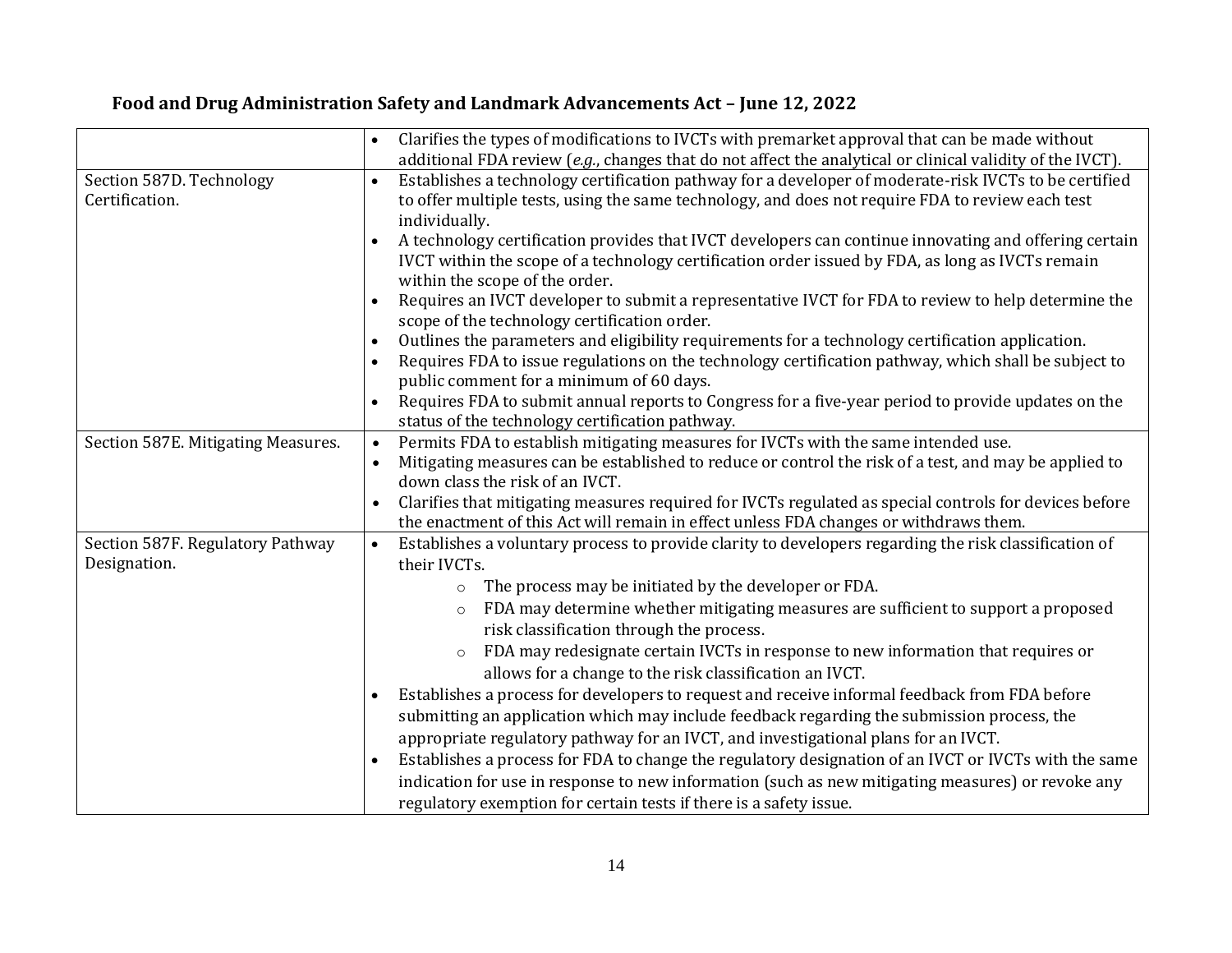| Section 587G. Grandfathered In Vitro<br>Clinical Tests.       | Specifies that an IVCT that was developed by a laboratory with an existing high complexity certificate<br>$\bullet$<br>under the Clinical Laboratory Improvement Amendments of 1988 (CLIA) and available for clinical<br>use before the date of enactment of this legislation may continue to be offered in interstate<br>commerce.<br>IVCTs that meet the criteria to be grandfathered are exempt from premarket review, labeling, test<br>design, and quality requirements.<br>Provides a process for FDA to request and review information from IVCT developers about<br>grandfathered IVCTs to ensure that such IVCTs continue to be accurate and safe for patients.<br>If FDA determines that an IVCT is no longer eligible for this exemption, an IVCT developer would be<br>$\bullet$ |
|---------------------------------------------------------------|----------------------------------------------------------------------------------------------------------------------------------------------------------------------------------------------------------------------------------------------------------------------------------------------------------------------------------------------------------------------------------------------------------------------------------------------------------------------------------------------------------------------------------------------------------------------------------------------------------------------------------------------------------------------------------------------------------------------------------------------------------------------------------------------|
|                                                               | required to submit a premarket, abbreviated premarket, or technology certification application for<br>review of such IVCT in accordance with the risks classification of the IVCT.                                                                                                                                                                                                                                                                                                                                                                                                                                                                                                                                                                                                           |
| Section 587H. Advisory Committees.                            | Allows FDA to establish advisory committees or use previously established committees to solicit<br>$\bullet$<br>scientific recommendations.                                                                                                                                                                                                                                                                                                                                                                                                                                                                                                                                                                                                                                                  |
| Section 587I. Breakthrough In Vitro<br>Clinical Tests.        | Directs FDA to establish a program that promotes efficiency and flexibility in order to expedite the<br>$\bullet$<br>development and priority review of IVCTs that are deemed as breakthrough technology.<br>Defines a breakthrough IVCT as a technology that does not have an alternative on the market or the<br>$\bullet$<br>availability of which is in the best interest of patients or public health.                                                                                                                                                                                                                                                                                                                                                                                  |
| Section 587J. Registration and<br>Listing.                    | Requires IVCT developers to register and to list their IVCTs with FDA.<br>$\bullet$<br>Requires that IVCT developers provide FDA with listing information related to their IVCTs and<br>$\bullet$<br>submit relevant information to a publicly available on the FDA website.                                                                                                                                                                                                                                                                                                                                                                                                                                                                                                                 |
| Section 587K. Test Design and<br><b>Quality Requirements.</b> | Requires all persons required to register under Section 587J to maintain quality requirements based<br>$\bullet$<br>on the type of test offered and where it is developed.<br>Clarifies that FDA-regulated quality requirements apply only to the design and manufacturing of<br>$\bullet$<br>IVCTs and that the Centers for Medicare and Medicaid Services (CMS) will continue to regulate<br>laboratory operations under CLIA.                                                                                                                                                                                                                                                                                                                                                             |
| Section 587L. Labeling<br>Requirements.                       | Specifies which types of IVCTs should meet applicable labeling requirements and outlines the<br>$\bullet$<br>information that must be contained in an IVCT's labeling, such as instructions for reporting adverse<br>events, intended use of the IVCT, and warnings and limitations of the IVCT.<br>Specifies which labeling requirements do not apply to certain IVCTs including test instruments,<br>$\bullet$<br>analyte-specific reagents, and IVCTs for research or investigational use.                                                                                                                                                                                                                                                                                                |
| Section 587M: Adverse Event<br>Reporting.                     | Establishes a process for reporting adverse events associated with the use of IVCTs.<br>$\bullet$                                                                                                                                                                                                                                                                                                                                                                                                                                                                                                                                                                                                                                                                                            |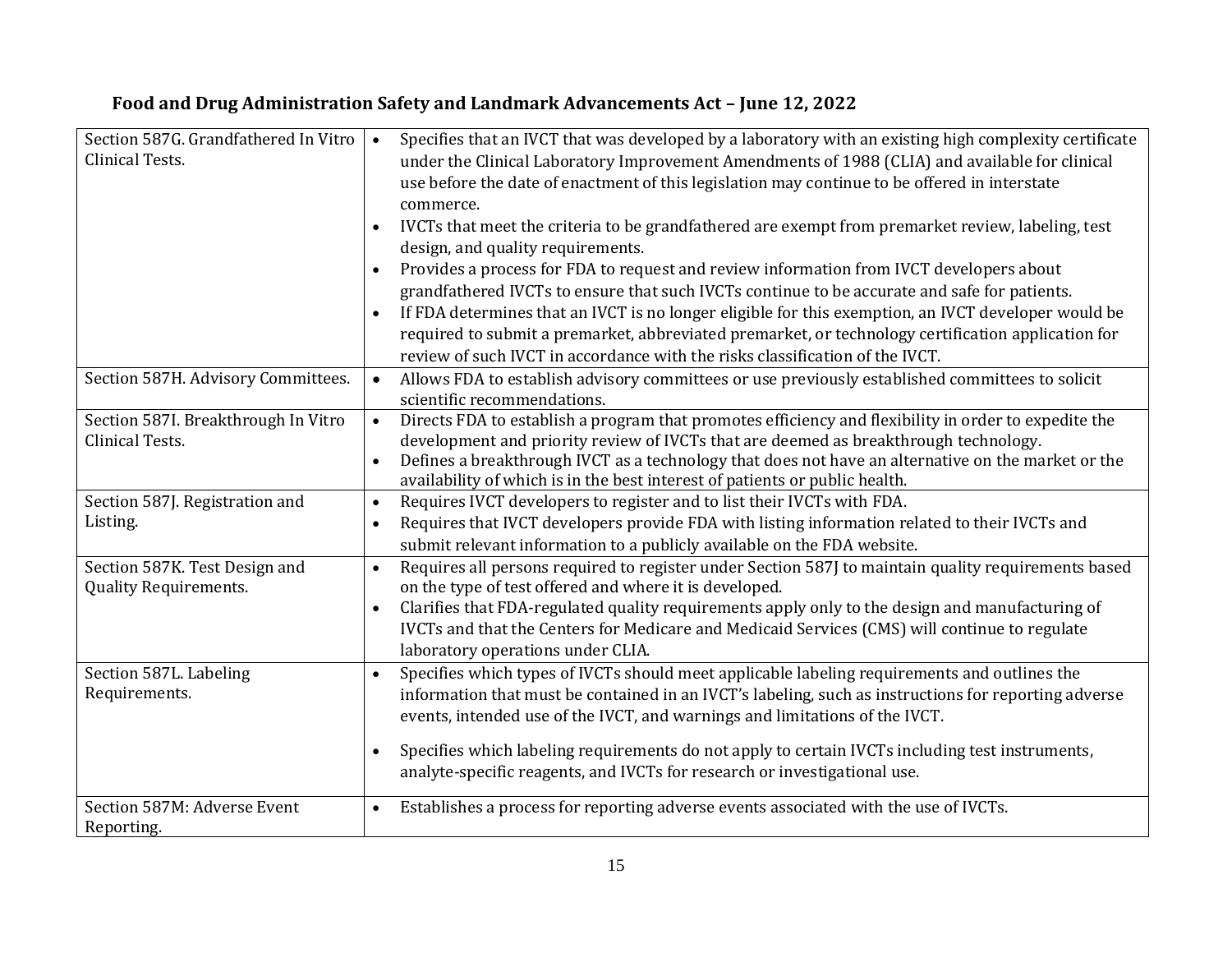#### Section 587N. Corrections and Removals. Requires that when IVCT developers report to FDA when they voluntarily undertake a correction or removal of an IVCT from the market in order to reduce a risk to health or remedy a violation that may present a risk to health. Section 587O. Restricted In Vitro Clinical Tests. Describes the circumstances under which FDA may add certain conditions on the approval of an IVCT to minimize patient risk and ensure analytical and clinical validity of the IVCT. Section 587P. Appeals.  $\bullet$  Directs FDA to provide a substantive summary of the scientific and regulatory reasoning for any significant decision made by FDA regarding the submission, review, or exemption of an IVCT. Outlines the process by which any person may request a supervisory review of any significant decision made by FDA related to an IVCT by the next supervisory level or higher above that person. Section 587Q. Accredited Persons.  $\cdot \cdot$  Provides the authority for FDA to accredit qualified entities to review and make recommendations on IVCT applications for both premarket approval and technology certification, and to conduct inspections of IVCT developers. Section 587R. Recognized Standards.  $\bullet$  Authorizes FDA recognize national and international standards for IVCTs to meet the requirements under Subchapter J. Previously recognized device standards shall be considered recognized standards. Section 587S. Investigational Use.  $\bullet$  Directs FDA to establish a process for applying for exemptions from Subchapter I for IVCTs used for research purposes (investigational use). Requires IVCT developers to maintain records documenting the use of investigational IVCTs and provide to FDA research plans for the development of such IVCTs. Section 587T. Comprehensive Test Information System. Directs FDA to create and maintain a website to provide information about IVCTs on the market, making certain information available to providers and consumers. The website will also serve as a secure portal for the submission of premarket applications and technology certification applications, registration and listing, and adverse event reports. Section 587U. Preemption. **•** Prohibits State, Tribal, or local governments from establishing or continuing any IVCT regulations that are different from those established by the VALID Act. Allows state laws that were in existence prior to Jan 1, 2022, to remain in effect as long as they do not impose requirements that differ from any requirement of VALID. Clarifies that nothing in the act shall be construed to modify any action for damages or the liability of any person under the law of any State, or shift liability to health care practitioners or other users. Section 587V. Adulteration.  $\cdot$  Lists circumstances in which an IVCT would be deemed to be adulterated. Section 587W. Misbranding.  $\cdot$  Lists circumstances in which an IVCT would be deemed to be misbranded.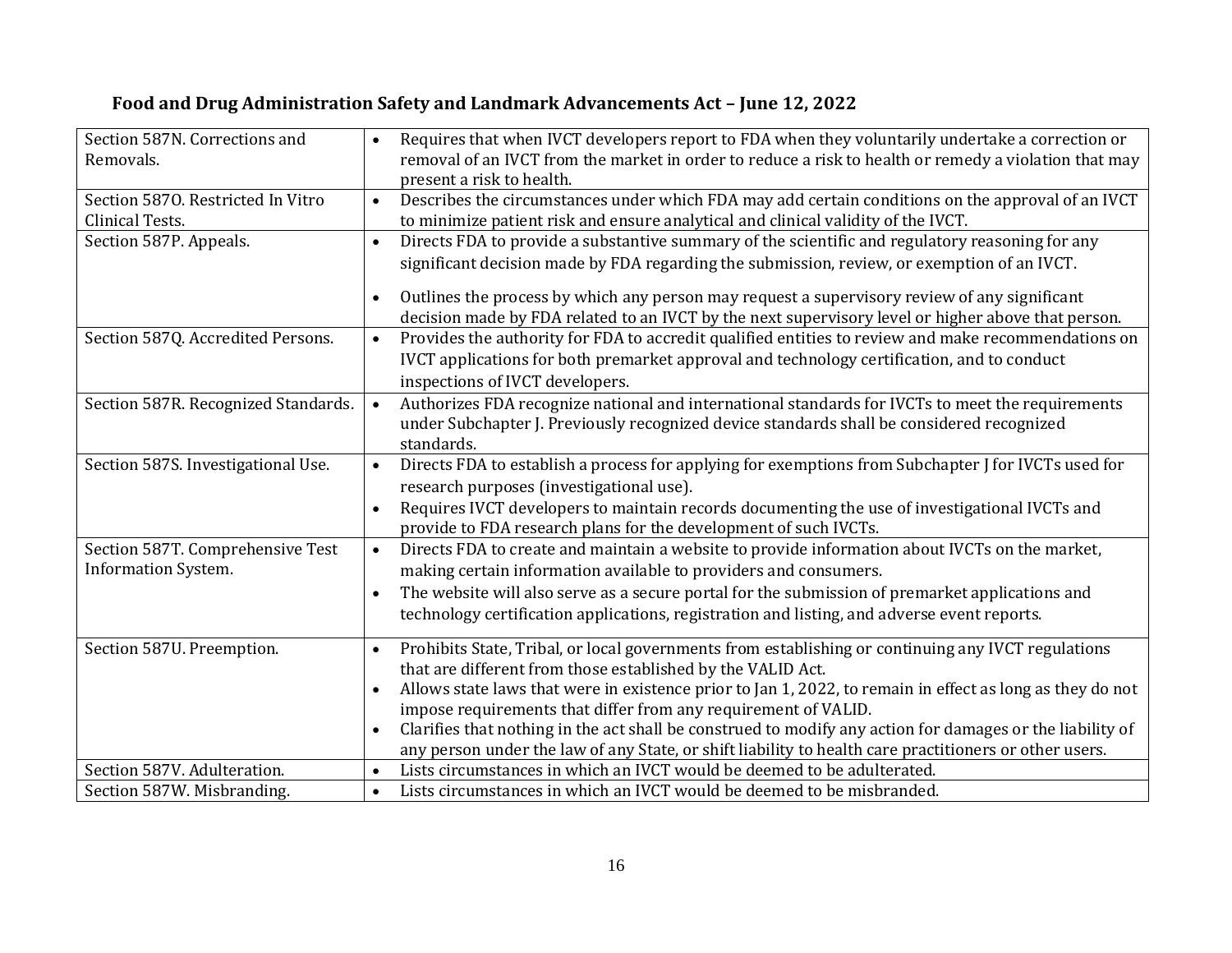| Section 587X. Postmarket                          | Allows FDA to require, by order, IVCT developers to conduct postmarket surveillance of their IVCTs.                                                                                                                                                                                                                                                                                                                                                                                                                                                                                                                                                                                                                                                                                                                                                                                                                                                                                                                                                                                                                                                                               |
|---------------------------------------------------|-----------------------------------------------------------------------------------------------------------------------------------------------------------------------------------------------------------------------------------------------------------------------------------------------------------------------------------------------------------------------------------------------------------------------------------------------------------------------------------------------------------------------------------------------------------------------------------------------------------------------------------------------------------------------------------------------------------------------------------------------------------------------------------------------------------------------------------------------------------------------------------------------------------------------------------------------------------------------------------------------------------------------------------------------------------------------------------------------------------------------------------------------------------------------------------|
| Surveillance.                                     |                                                                                                                                                                                                                                                                                                                                                                                                                                                                                                                                                                                                                                                                                                                                                                                                                                                                                                                                                                                                                                                                                                                                                                                   |
| Section 587Y. Electronic Format for               | Requires all IVCT submissions completed under Subchapter J to be made electronically.<br>$\bullet$                                                                                                                                                                                                                                                                                                                                                                                                                                                                                                                                                                                                                                                                                                                                                                                                                                                                                                                                                                                                                                                                                |
| Submissions.                                      |                                                                                                                                                                                                                                                                                                                                                                                                                                                                                                                                                                                                                                                                                                                                                                                                                                                                                                                                                                                                                                                                                                                                                                                   |
| Section 587Z. Postmarket Remedies.                | Allows FDA to order an IVCT developer to submit a plan to notify individuals subject to risk, repair,<br>$\bullet$<br>replace, or provide a refund for a premarket-approved IVCT that is found to present an unreasonable<br>risk of substantial harm to public health and no more practicable means is available under the FD&C<br>Act, after affording the developer opportunity for an informal hearing.<br>Allows FDA to direct the IVCT developer to immediately cease distribution of the IVCT and notify<br>entities or individuals that use the test if a premarket-approved IVCT is found to cause serious<br>adverse health consequences or death.                                                                                                                                                                                                                                                                                                                                                                                                                                                                                                                      |
| Section 587AA. Applicability.                     | Specifies that FDA shall avoid issuing or enforcing regulations or guidance that are duplicative of<br>$\bullet$<br>regulations or guidance issued under CLIA.<br>Stipulates that provisions under Subchapter J will not restrict a provider's ability to administer or<br>$\bullet$<br>prescribe an approved IVCT, or otherwise limit the practice of medicine.                                                                                                                                                                                                                                                                                                                                                                                                                                                                                                                                                                                                                                                                                                                                                                                                                  |
| Section 587BB. Judicial Review.                   | Specifies that any person adversely affected by an order issued under 587B or 587D may file a<br>$\bullet$<br>petition with a relevant court to seek judicial review of such order within 30 days of such order.                                                                                                                                                                                                                                                                                                                                                                                                                                                                                                                                                                                                                                                                                                                                                                                                                                                                                                                                                                  |
| Section 824. Enforcement and Other<br>Provisions. | Details the circumstances under which IVCTs would be in violation of the Federal Food, Drug, and<br>$\bullet$<br>Cosmetic Act (FDCA) and subject to existing relevant penalties of the FDCA.                                                                                                                                                                                                                                                                                                                                                                                                                                                                                                                                                                                                                                                                                                                                                                                                                                                                                                                                                                                      |
| Section 825. Transition.                          | Sets the effective date of the VALID Act to October 1, 2027, subject to some exceptions.<br>$\bullet$<br>Allows for the establishment of mitigating measures in advance of the effective date of the VALID<br>Act to ease the transition for developers.<br>Requires FDA to hold all public meetings listed under the VALID Act within 1 year of enactment and<br>$\bullet$<br>issue certain regulations and guidance within 3 years of enactment.<br>Determines that IVCTs introduced into the market after the enactment of the VALID Act, but before<br>its effective date will be deemed "transitional tests."<br>IVCTs that are undergoing FDA review on the effective date of this Act will be regulated according to<br>$\bullet$<br>the pathway through which they were submitted.<br>IVCTs that were medical devices with existing approval, licensure, clearance, humanitarian use<br>$\bullet$<br>exemption, investigational use exemption, and breakthrough designation at the effective date of the<br>VALID Act shall be deemed IVCTs with approval, humanitarian use exemption, investigational use<br>exemption, and breakthrough designation under Subchapter J. |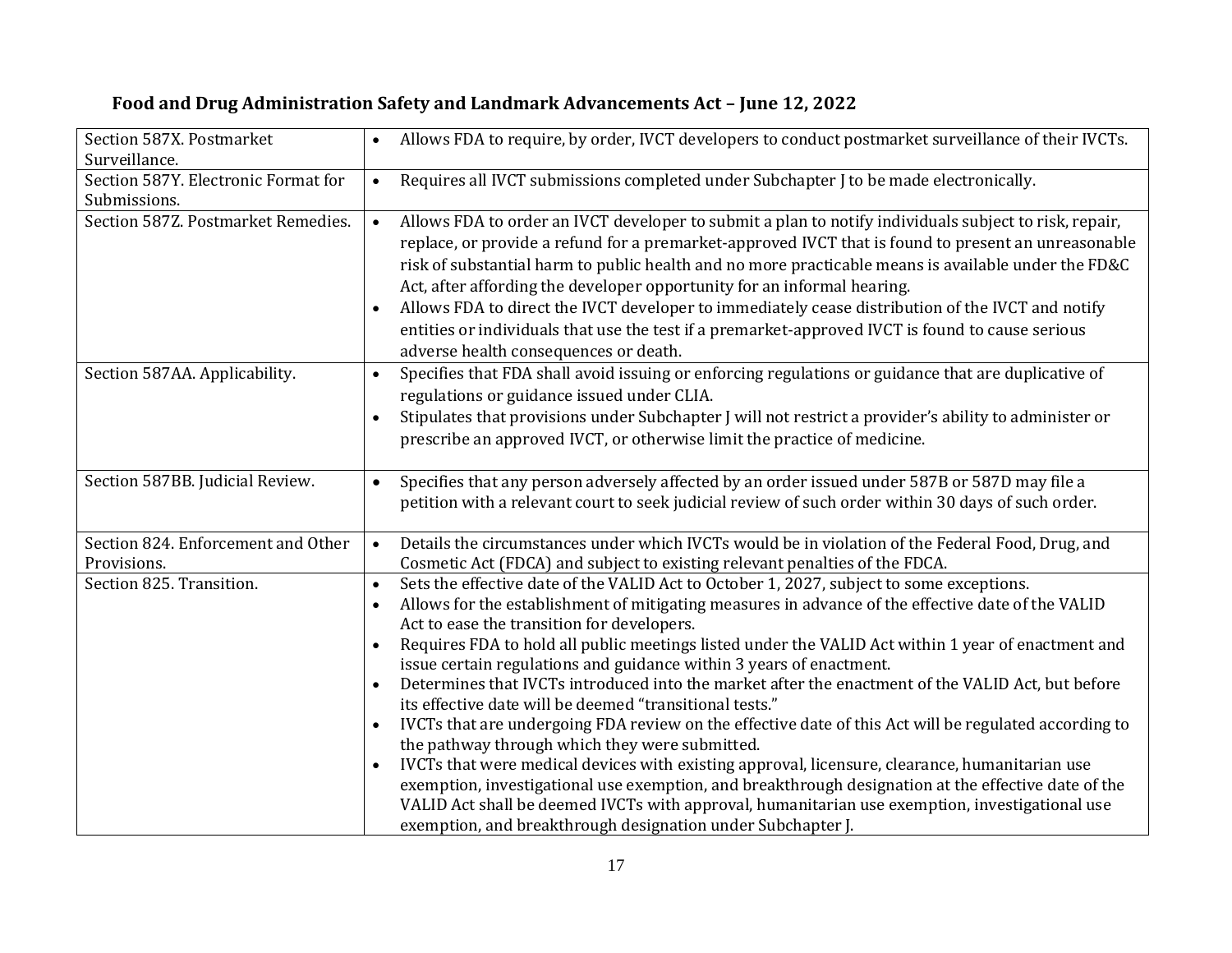#### Risk classifications of such devices shall also transition to the applicable risk classification under Subchapter J. Section 826. Emergency Use Authorization. Amends the FDCA to add IVCTs as a product eligible for emergency use authorization during a public health emergency. Section 827. Antimicrobial Susceptibility Tests. Amends a section of the FDCA addressing breakpoints for antimicrobial resistance tests to adequately address issues pertaining to IVCTs that are developed to help direct the treatment of infectious diseases and maintain the policies established under the 21st Century Cures Act. Section 828. Combination Products.  $\cdot \cdot$  Amends a section of the FDCA addressing combination product regulation to clarify the combination product process for products that include an IVCT. Section 829. Resources.  $\cdot$  Provides requirements for the collection of user fees to review IVCT submissions. Authorizes FDA to collect user fees under certain conditions. Section. 830. Authorization of appropriations. Provides for an authorization of appropriations for purposes of funding implementation of this subchapter, to be available until expended through 2027. Sec.831.Guidance on Diagnostic Innovation. Requires FDA to issue guidance to assist developers of in vitro clinical tests intended to identify or diagnose rare diseases and in vitro clinical tests intended to address an unmet medical need. Provides that such guidance shall include considerations for addressing barriers to developing sufficient data to demonstrate clinical validity for such tests, such as challenges associated with data collection and obstacles to the timely generation of evidence. TITLE IX: OTHER PROVISIONS Sec. 901. Facilities management.  $\bullet$  Preserves Section 905 of the FDA Reauthorization Act (FDARA) by clarifying that FDA use of budget authority for costs excluded under Section 905 (e.g., for furniture and fixtures) can count towards meeting the spending trigger amount for user fees for the PDUFA, GDUFA, MDUFA, and BsUFA programs. This provision starts in FY 2024. Sec. 902. User fee program transparency and accountability. Strengthens the reporting requirements for the user fee programs to ensure greater accountability and transparency with respect to the FDA's commitments. Requires FDA, with regulated industry, to provide regular updates to Congress regarding user fee negotiations, and to publish the minutes from user fee negotiations within 30 days. Sec. 903. OTC hearing aids final rule.  $\bullet$  Requires FDA to publish a final rule to establish a category of over-the-counter hearing aids not later than 30 days after the enactment of the Food and Drug Administration Safety and Landmark Advancements Act.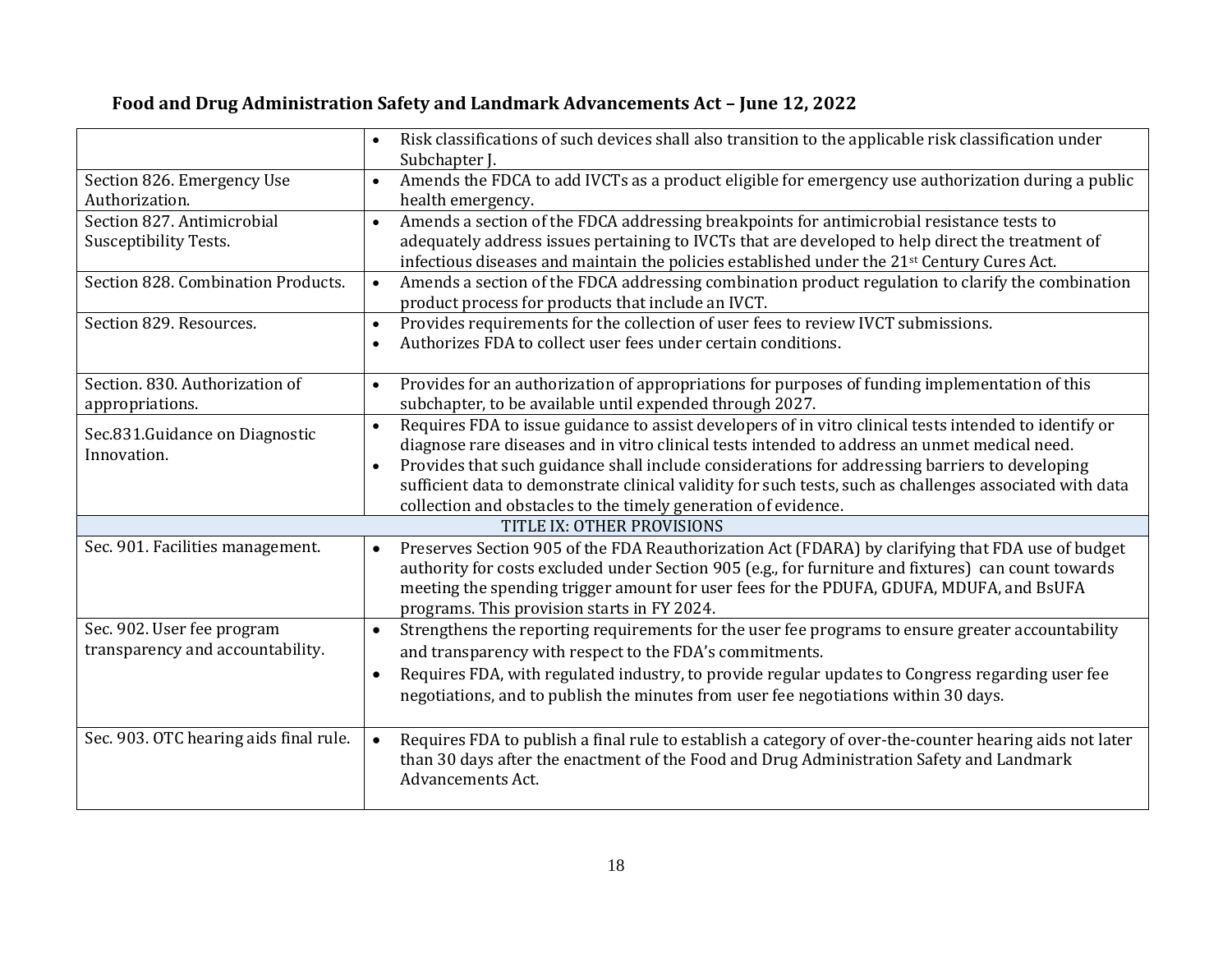| Sec. 904. Enhancing coordination<br>and transparency on inspections.                          | Advances intra-agency coordination between field investigators and drug shortage staff at FDA.<br>$\bullet$<br>Requires FDA to include additional information in an annual report with respect to FDA domestic<br>$\bullet$<br>and foreign inspections and FDA recognition of foreign government inspections.<br>Requires FDA to include additional information in an annual report with respect to the timing of<br>inspections and regulatory and enforcement actions.<br>Harmonizes the timing of the FDA annual reporting requirement on inspections under Section 902 of<br>the Food and Drug Administration Reauthorization Act to align with reporting requirements related<br>to the PDUFA user fee program.                                                                                                                                                                                                                                                                                                                                             |
|-----------------------------------------------------------------------------------------------|------------------------------------------------------------------------------------------------------------------------------------------------------------------------------------------------------------------------------------------------------------------------------------------------------------------------------------------------------------------------------------------------------------------------------------------------------------------------------------------------------------------------------------------------------------------------------------------------------------------------------------------------------------------------------------------------------------------------------------------------------------------------------------------------------------------------------------------------------------------------------------------------------------------------------------------------------------------------------------------------------------------------------------------------------------------|
| Sec. 905. Certificates to foreign<br>governments.                                             | Clarifies that FDA can issue Certificates to Foreign Governments for devices that are manufactured by<br>$\bullet$<br>a device establishment located outside of the United States, if the establishment is registered, the<br>device is listed, the device is lawfully marketed, and imported or offered for import into the United<br>States.                                                                                                                                                                                                                                                                                                                                                                                                                                                                                                                                                                                                                                                                                                                   |
| Sec. 906. Importation of drugs.                                                               | Codifies existing regulatory requirements promulgated under section 804(b) of the Food, Drug, and<br>$\bullet$<br>Cosmetic Act related to the importation of drugs from Canada, and includes additional protections to<br>ensure commercial importation under section 804 poses no additional risk to health and safety.<br>Eliminates the requirement for FDA to grant waivers to permit personal importation of prescription<br>drugs and revises section 804(j) of the Food, Drug, and Cosmetic Act to require FDA to promulgate<br>regulations to facilitate importation of certain prescription drugs for personal use from Canada, if<br>importation for personal use will not increase public's exposure to counterfeit prescription drug<br>products or pose a risk of creating, exacerbating, or prolonging the opioid epidemic, and under such<br>other conditions as the Secretary determines to be appropriate.<br>Streamlines FDA's ability to terminate importation programs authorized under section 804(b) or<br>$\bullet$<br>804(j) of the Act. |
| Sec. 907. Improving information<br>technology systems of the Food and<br>Drug Administration. | Requires FDA to develop and submit to Congress and post on the FDA website a coordinated<br>$\bullet$<br>information technology strategic plan to modernize the information technology systems of the FDA.<br>Requires GAO to assess the implementation of such plan.<br>$\bullet$                                                                                                                                                                                                                                                                                                                                                                                                                                                                                                                                                                                                                                                                                                                                                                               |
| Sec. 908. Regulation of certain<br>products as drugs.                                         | Deems all contrast agents, radioactive drugs, and over-the-counter monograph drugs to be drugs and<br>$\bullet$<br>not medical devices.<br>Waives application fees for products that are currently medical devices that would be deemed to be<br>$\bullet$<br>drugs.                                                                                                                                                                                                                                                                                                                                                                                                                                                                                                                                                                                                                                                                                                                                                                                             |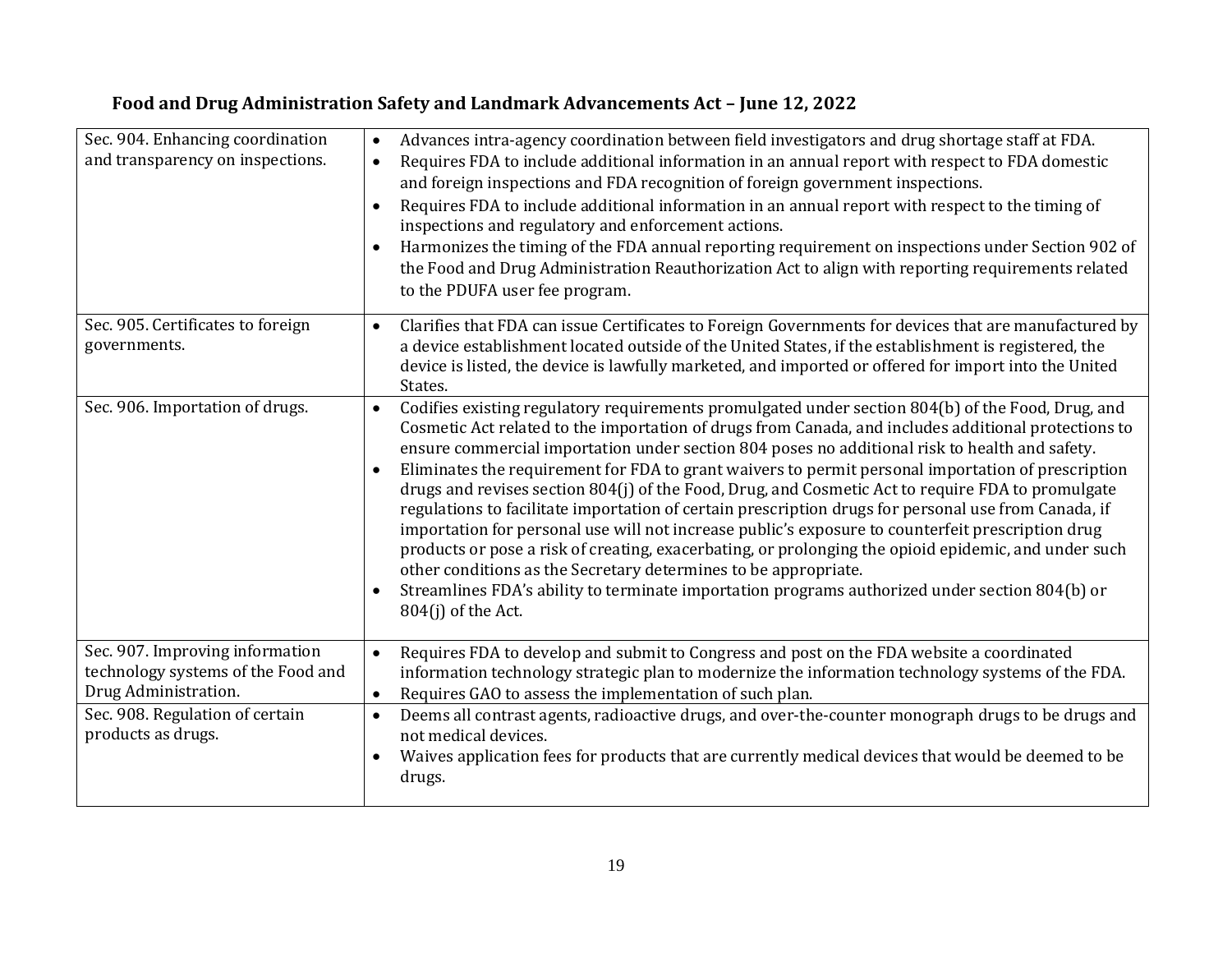| Sec. 909, Report on the mailroom<br>and Office of the Executive<br>Secretariat of the Food and Drug<br>Administration. | Requires FDA to submit a report to Congress on policies, procedures, and activities of the mailroom<br>$\bullet$<br>and the Office of the Executive Secretariat of the FDA, the development and implementation of new<br>or revised policies and procedures to monitor and ensure the effective receipt, tracking, managing,<br>and prioritization of complaints, and the effective receipt of common carrier packages to FDA.<br>Requires quarterly reporting to Congress on information regarding FDA's handling of common<br>carrier packages and correspondence.<br>Requires GAO to conduct a report assessing the policies and practices of the Division of Executive<br>Operations in the Office of the Secretariat with respect to the receipt, tracking, managing, and<br>prioritization of correspondence. |
|------------------------------------------------------------------------------------------------------------------------|---------------------------------------------------------------------------------------------------------------------------------------------------------------------------------------------------------------------------------------------------------------------------------------------------------------------------------------------------------------------------------------------------------------------------------------------------------------------------------------------------------------------------------------------------------------------------------------------------------------------------------------------------------------------------------------------------------------------------------------------------------------------------------------------------------------------|
| Sec. 910. Protecting infants and<br>improving infant formula supply.                                                   | Establishes the Office of Critical Foods in the Center for Food Safety and Applied Nutrition (CFSAN) at<br>$\bullet$<br>the FDA.                                                                                                                                                                                                                                                                                                                                                                                                                                                                                                                                                                                                                                                                                    |
|                                                                                                                        | Provides flexibility to FDA to waive the 90 day premarket submission requirement for infant formula<br>$\bullet$<br>when there is a supply disruption and apply a 30 day premarket submission requirement, which will<br>remain in effect for 90 days beginning on the date that FDA distributes manufacturer notifications of<br>meaningful disruptions in the production of infant formula.                                                                                                                                                                                                                                                                                                                                                                                                                       |
|                                                                                                                        | Not later than one year after enactment, requires FDA to submit a report to Congress on the timelines<br>related to FDA's review of premarket submissions for infant formula.                                                                                                                                                                                                                                                                                                                                                                                                                                                                                                                                                                                                                                       |
|                                                                                                                        | Requires FDA to publish a list on the FDA website detailing which infant formula products may be<br>appropriate substitutes for infant formula products in shortage that are relied on by individuals with<br>amino-acid and metabolic conditions.                                                                                                                                                                                                                                                                                                                                                                                                                                                                                                                                                                  |
|                                                                                                                        | Requires FDA to participate in meetings with representatives from other countries to discuss<br>harmonizing regulatory requirements for infant formula.                                                                                                                                                                                                                                                                                                                                                                                                                                                                                                                                                                                                                                                             |
|                                                                                                                        | Requires a study by the National Academies of Sciences, Engineering, and Medicine to report on<br>challenges in supply, market competition, and regulation of infant formula in the United States, and<br>any differences from infant formula marketed in the European Union.                                                                                                                                                                                                                                                                                                                                                                                                                                                                                                                                       |
|                                                                                                                        | Requires FDA to submit an annual report to Congress on infant formula submissions and inspections.<br>$\bullet$                                                                                                                                                                                                                                                                                                                                                                                                                                                                                                                                                                                                                                                                                                     |
|                                                                                                                        | Requires FDA to respond to a submission for infant formula not later than 65 days after receiving<br>such submission and, in the case of a new infant formula manufacturer or a manufacturer of a new<br>infant formula, 45 days.                                                                                                                                                                                                                                                                                                                                                                                                                                                                                                                                                                                   |
|                                                                                                                        | Requires FDA to review the required nutrients in infant formula every four years.<br>$\bullet$                                                                                                                                                                                                                                                                                                                                                                                                                                                                                                                                                                                                                                                                                                                      |
|                                                                                                                        | Requires infant formula manufacturers to submit a report to FDA promptly after the initiation of a                                                                                                                                                                                                                                                                                                                                                                                                                                                                                                                                                                                                                                                                                                                  |
|                                                                                                                        | recall, including a plan of actions the manufacturer will take to address the recall.                                                                                                                                                                                                                                                                                                                                                                                                                                                                                                                                                                                                                                                                                                                               |
|                                                                                                                        | Requires FDA to submit the manufacturer's report to Congress, along with information concerning<br>the current domestic supply of infant formula and, if the recall impacts over 10 percent of the                                                                                                                                                                                                                                                                                                                                                                                                                                                                                                                                                                                                                  |